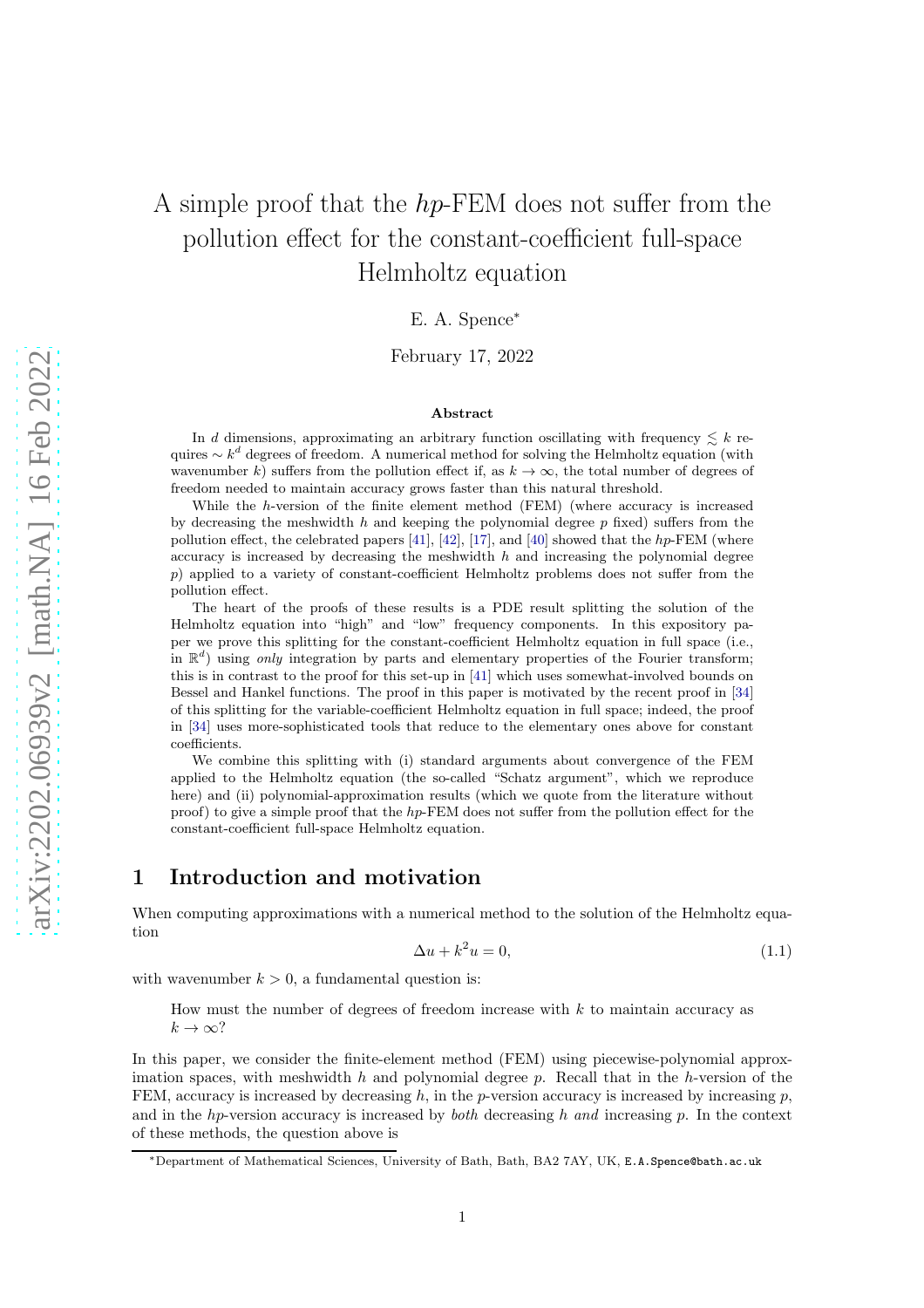How quickly must h decrease with k and/or p increase with k to maintain accuracy as  $k \to \infty$ ?

This question has been the subject of sustained interest since the late 1980's, with initially answers obtained for 1-d problems [\[2,](#page-20-0) [32,](#page-21-2) [31\]](#page-21-3) (see also [\[30,](#page-21-4) Chapter 4]), and now answers obtained for 2- and 3-d problems in general geometries, both for "standard" FEMs [\[39,](#page-22-3) [41,](#page-22-0) [42,](#page-22-1) [17,](#page-21-0) [65,](#page-22-4) [62,](#page-22-5) [15,](#page-21-5) [36,](#page-22-6) [34,](#page-21-1) [25\]](#page-21-6) and for variations of these, e.g. discontinuous Galerkin methods [\[19,](#page-21-7) [20,](#page-21-8) [40,](#page-22-2) [64\]](#page-22-7) and multiscale methods [\[26,](#page-21-9) [10,](#page-21-10) [5,](#page-20-1) [54,](#page-22-8) [53,](#page-22-9) [8,](#page-21-11) [12\]](#page-21-12). Moreover, there is large current interest in this question when the Helmholtz equation [\(1.1\)](#page-0-0) is replaced by its variable-coefficient generalisation  $\nabla \cdot (A\nabla u) + k^2 nu = 0$ [\[7,](#page-21-13) [11,](#page-21-14) [24,](#page-21-15) [28,](#page-21-16) [35,](#page-21-17) [37,](#page-22-10) [34\]](#page-21-1) or even the time-harmonic Maxwell equations [\[50,](#page-22-11) [43,](#page-22-12) [44\]](#page-22-13).

A highlight of this body of research is the result from [\[41\]](#page-22-0), [\[42\]](#page-22-1), [\[17\]](#page-21-0), and [\[40\]](#page-22-2) that the hp-FEM does not suffer from the *pollution effect*; i.e., accuracy (in the sense that the computed solution is quasi-optimal – see  $(3.2)$  below) can be maintained with a choice of the number of degrees of freedom growing like  $k^d$ . This is contrast to the h-version of the FEM which, e.g., with  $p=1$ , needs the total number of degrees of freedom to grow like  $k^{2d}$  to maintain accuracy in this sense. Having the number of degrees of freedom growing like  $k^d$  is the natural threshold for this problem since an oscillatory function in d dimensions with frequency  $\lesssim k$  requires  $\sim k^d$  degrees of freedom to be well-approximated by piecewise polynomials (this is expected from the Nyquist–Shannon– Whittaker sampling theorem [\[61,](#page-22-14) [58\]](#page-22-15); see, e.g., [\[4,](#page-20-2) Theorem 5.21.1]).

The proofs that the hp-FEM does not suffer from the pollution effect in [\[41\]](#page-22-0), [\[42\]](#page-22-1), [\[17\]](#page-21-0), and [\[40\]](#page-22-2) consist of the following three ingredients.

- 1. Sufficient conditions for FEM solutions to be quasi-optimal originating from the ideas of Schatz [\[57\]](#page-22-16) (related to the classic "Aubin–Nitsche trick"), and then developed by Sauter [\[55\]](#page-22-17). This argument is now well-known; e.g., the essence of it appears in the books [\[6,](#page-21-18) §5.7], [\[30,](#page-21-4) §4.4.2].
- 2. Results about how well the  $hp$ -FEM spaces approximate analytic functions from [\[41,](#page-22-0) Appendices B and C] (these are more-sophisticated versions of the standard piecewise-polynomial approximation results appearing in, e.g., [\[6,](#page-21-18) Chapter 4], [\[13,](#page-21-19) Chapter 17]).
- 3. A PDE result splitting the solution of the Helmholtz equation into "high" and "low" frequency components (this was the heart of the paper [\[41\]](#page-22-0)).

The motivation for the present paper was the realisation that, for the constant-coefficient Helmholtz equation [\(1.1\)](#page-0-0) posed in  $\mathbb{R}^d$ , the splitting in Point 3 above can be proved using only elementary properties of the Fourier transform (with an underlying bound on the solution in terms of the data proved using essentially only integration by parts), thus making the key ideas behind this active area of research accessible to a wide audience. The proof in this paper is motivated by the recent proof in [\[34\]](#page-21-1) of this splitting for the *variable-coefficient* Helmholtz equation in  $\mathbb{R}^d$ ; the proof in [34] uses more-sophisticated tools that reduce to the elementary ones above in the constant-coefficient case – we discuss this further in Section [7.6.](#page-17-0)

Plan of the paper. After recalling basic facts about the Helmholtz equation (and why it is important) in Section [2,](#page-2-0) Sections [3,](#page-7-1) [4,](#page-9-0) and [5](#page-11-0) concern Points 1, 2, and 3 above, respectively. Section [5](#page-11-0) states the splitting for the constant-coefficient full-space Helmholtz equation, and then uses the results of Points 1-3 to prove that the  $hp$ -FEM does not suffer from the pollution effect when applied to this problem. Section [6](#page-13-0) recaps the basic properties of the Fourier transform, and then Section [7](#page-15-0) proves the splitting stated in Section [5](#page-11-0) using the material in Section [6.](#page-13-0)

Prerequisite knowledge required. This paper is pitched at a reader who knows about the following two topics.

- The analysis of the FEM applied to Poisson's equation  $\Delta u = -f$  at the level of, for example, [\[6,](#page-21-18) Chapters 1-5] (covering weak derivatives, the Sobolev space  $H<sup>1</sup>$ , Green's identity, the Lax– Milgram theorem, Céa's lemma, construction of finite-element spaces, and basic polynomialapproximation theory).
- Basic properties of the Fourier transform (the inversion formula, the Fourier transform of derivatives, and Plancherel's theorem).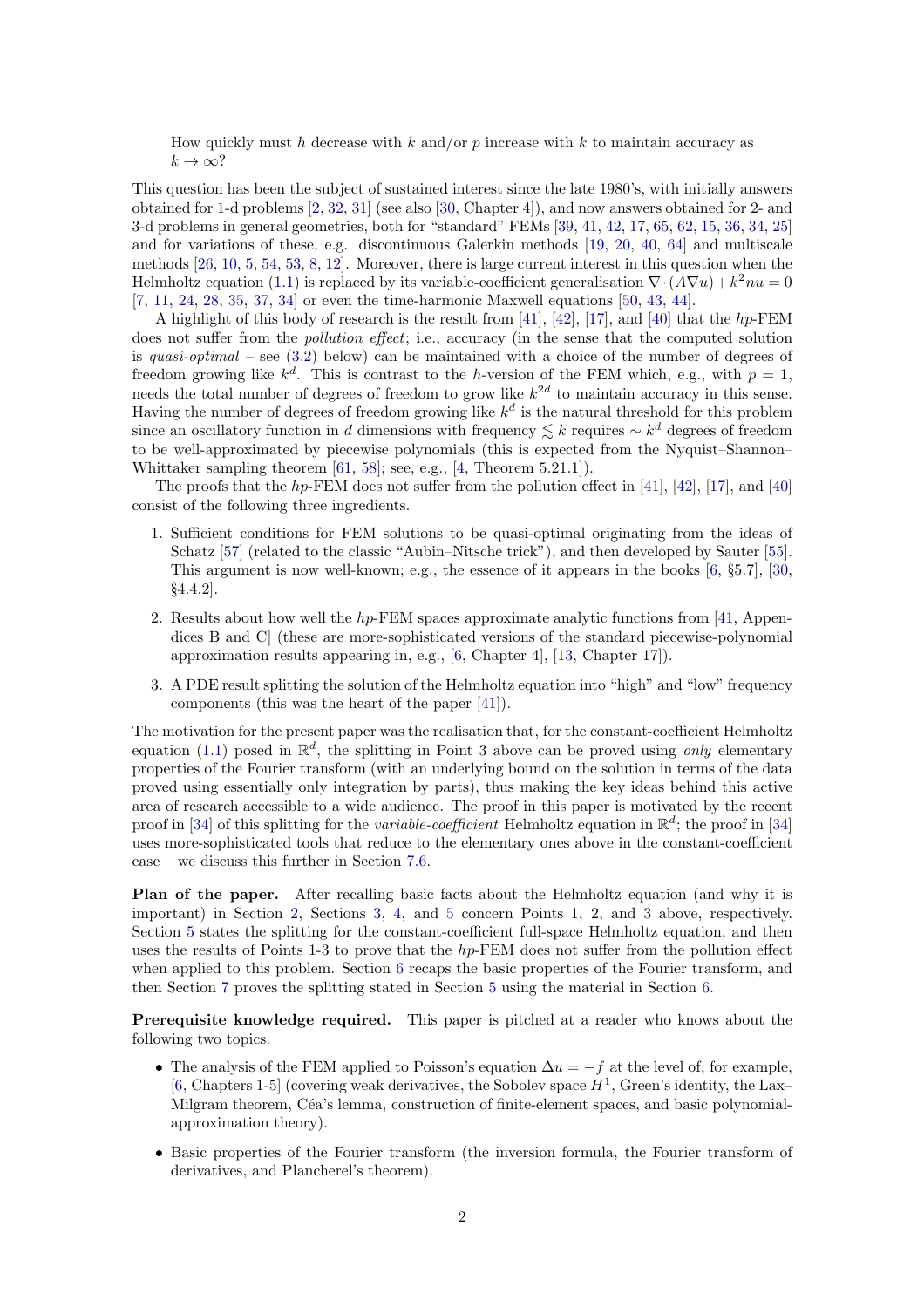The paper is largely self-contained; the main exceptions are the following.

- Some of the proofs of the background results about the Helmholtz equation in Section [2](#page-2-0) are only sketched, with references given to full proofs in the books [\[14,](#page-21-20) [33,](#page-21-21) [49\]](#page-22-18).
- The  $hp$ -approximation results in Section [4](#page-9-0) are given without proof we hope that the reader can take these on trust, following discussion comparing and contrasting these with morestandard polynomial-approximation results appearing in, e.g., [\[13,](#page-21-19) [6\]](#page-21-18).

## <span id="page-2-0"></span>2 The Helmholtz equation

#### 2.1 Where does the Helmholtz equation come from?

The Helmholtz equation  $(1.1)$  is arguably the simplest possible model of wave propagation. For example, if we look for solutions of the wave equation

<span id="page-2-4"></span>
$$
\frac{\partial^2 U}{\partial t^2} - c^2 \Delta U = 0 \tag{2.1}
$$

in the form

<span id="page-2-3"></span>
$$
U(x,t) = u(x)e^{\pm i\omega t},\tag{2.2}
$$

then the function  $u(x)$  satisfies the Helmholtz equation [\(1.1\)](#page-0-0) with  $k = \omega/c$ . Assuming a similar dependence on time reduces the Maxwell equations to the so-called time-harmonic Maxwell equations, which, in certain situations, can be further reduced to the Helmholtz equation (see, e.g., [\[30,](#page-21-4) §1.4.3] [\[45,](#page-22-19) Remark 2.1]). Similarly, the time-harmonic elastic wave equation (often called the Navier equation) also reduces to the Helmholtz equation in certain situations (see, e.g., [\[30,](#page-21-4) §1.2]).

#### 2.2 The model Helmholtz problem considered in this paper

Given  $f \in L^2(\mathbb{R}^d)$  with compact support, let u be the solution of

<span id="page-2-1"></span>
$$
k^{-2}\Delta u + u = -f \quad \text{in } \mathbb{R}^d, \ d = 2, 3,
$$
\n(2.3)

satisfying the Sommerfeld radiation condition

<span id="page-2-2"></span>
$$
k^{-1}\frac{\partial u}{\partial r}(x) - i u(x) = o\left(\frac{1}{r^{(d-1)/2}}\right)
$$
\n(2.4)

as  $r := |x| \to \infty$ , uniformly in  $\hat{x} := x/r$ . We make two immediate remarks.

(i) We have multiplied the Helmholtz equation [\(1.1\)](#page-0-0) by  $k^{-2}$  (and added a source term); we see below how this rescaling by  $k^{-2}$  allows us to keep better track of the k-dependence.

(ii) We show below (Theorem [2.9\)](#page-6-0) that the solution to  $(2.3)-(2.4)$  $(2.3)-(2.4)$  exists and is unique. In fact, the solution can be written down explicitly as an integral of  $f$  against the fundamental solution of the Helmholtz equation (see [\(7.12\)](#page-17-1) below); however the results in this paper (both about the Helmholtz equation itself and the FEM applied to it) hold for much more general Helmholtz problems where the solution cannot be written down explicitly.

#### 2.3 The meaning of the radiation condition [\(2.4\)](#page-2-2)

The Sommerfeld radiation condition [\(2.4\)](#page-2-2) expresses mathematically that, with the choice  $e^{-i\omega t}$  in [\(2.2\)](#page-2-3), the scattered wave moves away from the obstacle towards infinity. Indeed, one can show (see Theorem [2.1](#page-3-0) below) that [\(2.4\)](#page-2-2) implies that

<span id="page-2-5"></span>
$$
u(x) = \frac{e^{ikr}}{r^{(d-1)/2}} \left( F_0(x/r) + O\left(\frac{1}{r}\right) \right) \text{ as } r \to \infty,
$$
\n(2.5)

for some smooth function  $F_0(x/r)$  (i.e., a function of the non-radial variables). Recalling that  $k = \omega/c$ , we find that the corresponding solution  $U(x, t) := u(x)e^{-i\omega t}$  of the wave equation [\(2.1\)](#page-2-4) satisfies

$$
U(x,t) = \frac{e^{ik(r-ct)}}{r^{(d-1)/2}} \left( F_0(x/r) + O\left(\frac{1}{r}\right) \right),
$$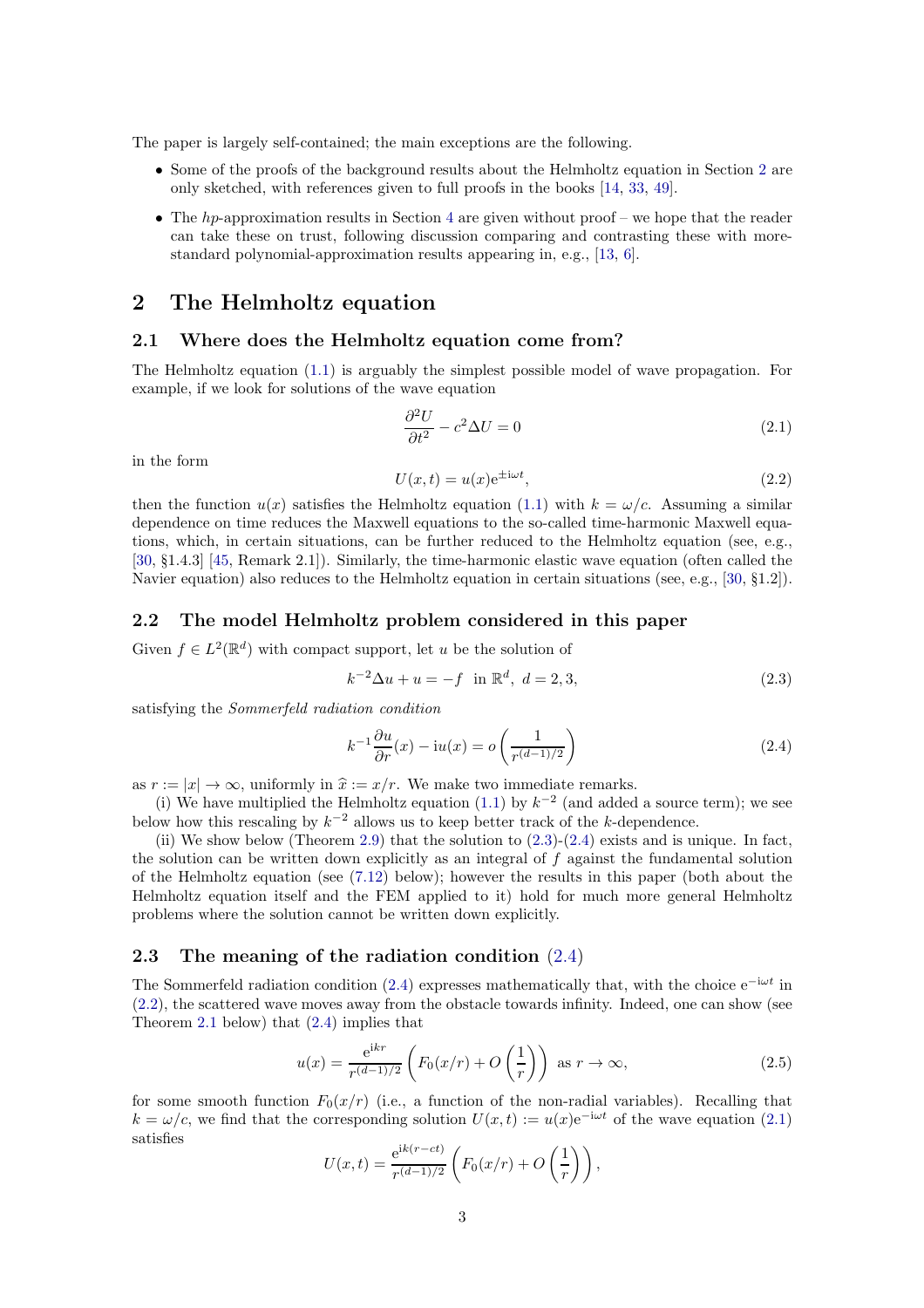and we recognise  $e^{ik(r-ct)}$  as a wave travelling in the positive r direction (i.e., away from the support of  $f$  – the source of the waves) as time t increases. <sup>[1](#page-3-1)</sup> From now on, we therefore say that a solution of the Helmholtz equation satisfying  $(2.4)$  is *outgoing*.

#### 2.4 The variational formulation of the Helmholtz equation

**The goal.** Find a Hilbert space  $\mathcal{H}$ , a sesquilinear form  $a(\cdot, \cdot)$  (i.e., linear in the first argument and antilinear in the second argument), and an antilinear functional  $F(\cdot)$  such that the Helmholtz problem [\(2.3\)](#page-2-1)-[\(2.4\)](#page-2-2) is equivalent to the variational problem:

<span id="page-3-2"></span>find 
$$
u \in \mathcal{H}
$$
 such that  $a(u, v) = F(v)$  for all  $v \in \mathcal{H}$ . (2.6)

Motivation. The FEM is a special case of the Galerkin method, which is a method for obtaining approximations to the solutions of variational problems of the form [\(2.6\)](#page-3-2); see §[3.1](#page-7-2) below.

What is the issue? The natural space in which to seek weak solutions of second-order linear elliptic PDEs (such as the Helmholtz equation  $(2.3)$ ) posed on a domain D is

$$
H^1(D) := \{ v \in L^2(D) \text{ such that } \nabla v \in L^2(D) \}.
$$

The Helmholtz problem  $(2.3)-(2.4)$  $(2.3)-(2.4)$  is posed on the unbounded domain  $\mathbb{R}^d$ , but the radiation condition [\(2.4\)](#page-2-2) (and its consequence the expansion [\(2.5\)](#page-2-5)) implies that the solution u is in neither  $L^2(\mathbb{R}^d)$  nor  $H^1(\mathbb{R}^d)$ . It is, however, in  $H^1(B_R)$  for every  $R>0$ , where  $B_R$  is the ball of radius R centred at the origin; we say that such a function is in  $H_{\text{loc}}^1(\mathbb{R}^d)$ .

The solution. The summary of how to deal with this issue is as follows.

- Step 1: Prove that the solution to  $(2.3)-(2.4)$  $(2.3)-(2.4)$ , if it exists, is unique.
- Step 2: Consider the Helmholtz equation  $k^{-2}\Delta u + u = 0$  in the exterior of  $B_R$  and satisfying the radiation condition [\(2.4\)](#page-2-2). Use separation of variables to find an explicit expression for the solution; the uniqueness proof from Step 1 also shows that this solution is unique.
- Step 3: Use the explicit solution in the exterior of  $B_R$  from Step 2 and Green's identity to create a variational problem on  $B_R$  (with  $\mathcal{H} = H^1(B_R)$ ) whose solution is  $u|_{B_R}$ ; the uniqueness result in Step 1 implies that the solution of this variational problem is unique.
- Step 4: Prove wellposedness of the variational problem on  $B_R$  (which proves existence of the solution of  $(2.3)-(2.4)$  $(2.3)-(2.4)$ .

Which results in this subsection are needed for the analysis of the Galerkin method in §[3?](#page-7-1) The analysis of the Galerkin method in §[3](#page-7-1) uses (i) the definition of the variational problem on  $B_R$  [\(2.15\)](#page-5-0), (ii) the fact that the solution of this variational problem exists and is unique (i.e., the result of Theorem [2.9\)](#page-6-0), and (iii) the two properties of the sesquilinear form in Lemma [2.6.](#page-6-1) We highlight this explicitly for a reader who wants to get to the Galerkin-method analysis as quickly as possible and is willing to take on trust these PDE results.

We now go through each of Steps 1-4 above.

#### Step 1 (Uniqueness of the solution).

<span id="page-3-0"></span>**Theorem 2.1.** (Atkinson–Wilcox expansion.) If  $u \in H_{loc}^1(\mathbb{R}^d \setminus \overline{B_{R_0}})$  is an outgoing solution of  $k^{-2}\Delta u + u = 0$  in  $\mathbb{R}^d \setminus \overline{B_{R_0}}$  for some  $R_0 > 0$ , then there exist smooth functions  $F_n$  such that, for any  $R_1 > R_0$ ,

<span id="page-3-3"></span>
$$
u(x) = \frac{e^{ikr}}{r^{(d-1)/2}} \sum_{n=0}^{\infty} \frac{F_n(x/r)}{r^n} \quad \text{for } r := |x| \ge R_1 \tag{2.7}
$$

(so that, in particular, the expansion  $(2.5)$  holds), where the sum in  $(2.7)$  (and all its derivatives) converges absolutely and uniformly. Furthermore, if  $F_0 \equiv 0$  then  $u \equiv 0$  in  $\mathbb{R}^d \setminus \overline{B_{R_1}}$ .

<span id="page-3-1"></span><sup>&</sup>lt;sup>1</sup>If we seek solutions of the wave equation as  $U(x,t) = u(x)e^{i\omega t}$ , then the radiation condition corresponding to outgoing waves is  $\partial_r u + iku = o(r^{(1-d)/2})$  as  $r \to \infty$ .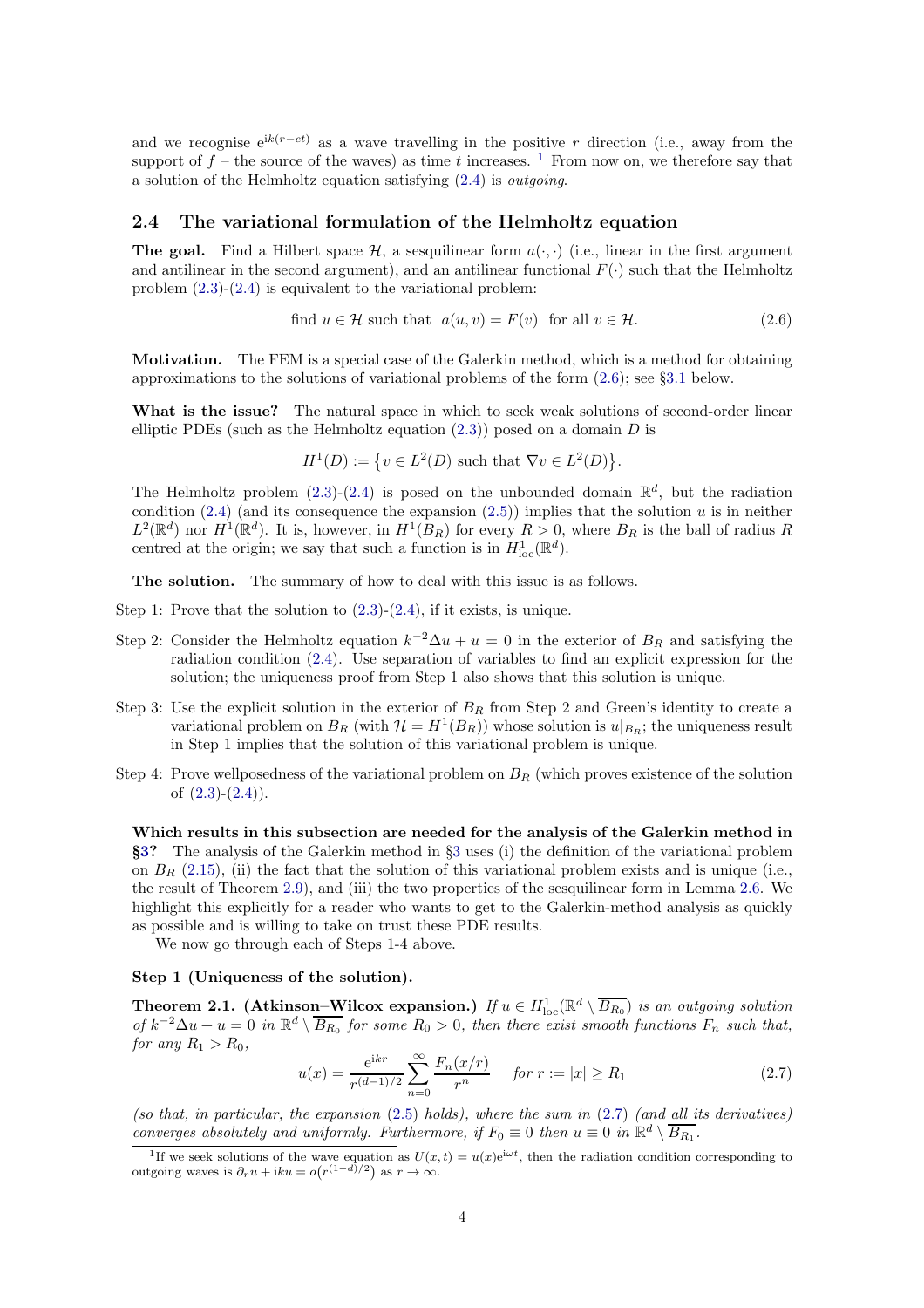Sketch proof. This proof uses Green's integral representation for u outside  $B_{R_1}$ , i.e.,

<span id="page-4-0"></span>
$$
u(x) = \int_{\partial B_{R_1}} \left( u(y) \frac{\partial \Phi_k(x, y)}{\partial \nu(y)} - \frac{\partial u}{\partial \nu}(y) \Phi_k(x, y) \right) ds(y) \quad \text{for } |x| > R_1,
$$
 (2.8)

where  $\nu(x) = x/r$  (i.e.,  $\nu$  is the outward-pointing unit normal vector to  $\partial B_{R_1}$ ) and  $\Phi_k(x, y)$  is the fundamental solution defined by

<span id="page-4-5"></span>
$$
\Phi_k(x, y) := \frac{1}{4} H_0^{(1)}(k|x - y|), \quad d = 2, \quad := \frac{e^{ik|x - y|}}{4\pi|x - y|}, \quad d = 3. \tag{2.9}
$$

The proof of [\(2.8\)](#page-4-0) can be found in, e.g., [\[14,](#page-21-20) Theorem 3.3]; this proof holds when  $u \in C^2(\mathbb{R}^d \setminus \overline{B_{R_1}})$ , but this is true by elliptic regularity. Indeed, if  $u \in H^1_{loc}(\mathbb{R}^d \setminus \overline{B_{R_0}})$  is a weak solution of the Helmholtz equation, then applying the elliptic regularity bound of Corollary [6.4](#page-15-1) to a cut-off function multiplied by u (as in the proof of Corollary [2.11](#page-7-3) below) implies that  $u \in H^2(\mathbb{R}^d \setminus \overline{B_{R_1}})$  for any  $R_1 > R_0$ . Repeating this process with u replaced by its second derivatives, we find that  $u \in H^4(\mathbb{R}^d \setminus \overline{B_{R_1}})$ , and, by induction,  $u \in H^n(\mathbb{R}^d \setminus \overline{B_{R_1}})$  for all n. The Sobolev embedding theorem (see, e.g., [\[38,](#page-22-20) Theorem 3.26]) then implies that  $u \in C^{\infty}(\mathbb{R}^d \setminus \overline{B_{R_1}})$ .

Using the large |x| asymptotics of  $\Phi_k(x, y)$  (obtained by direct calculation), we obtain the expansion  $(2.7)$  from  $(2.8)$ ; see [\[14,](#page-21-20) Theorem 3.6]. The requirement that u satisfies the Helmholtz equation implies a recurrence relation for the  $F_n$  (see [\[14,](#page-21-20) Corollary 3.8]), which implies that if  $F_0 \equiv 0$ , then  $F_n \equiv 0$  for all n, and thus  $u(x) = 0$  for  $|x| \ge R_1$ .  $\Box$ 

#### <span id="page-4-1"></span>**Theorem 2.2.** (Rellich's uniqueness theorem.) The solution of  $(2.3)-(2.4)$  $(2.3)-(2.4)$  $(2.3)-(2.4)$  is unique.

Sketch proof. We need to show that if  $f \equiv 0$ , then  $u \equiv 0$ . Applying Green's identity

<span id="page-4-4"></span>
$$
\langle \partial_{\nu} u, v \rangle_{\partial D} = \int_{D} \nabla u \cdot \overline{\nabla v} + \overline{v} \Delta u \tag{2.10}
$$

(where  $\langle \cdot, \cdot \rangle_{\partial D}$  in this situation is just  $(\cdot, \cdot)_{L^2(\partial D)})$  with  $D = B_R$  and  $v = u$ , and then taking the imaginary part, we find that  $\Im \int_{\partial B_R} \overline{u} \partial u / \partial r = 0$  (this application of Green's identity is justified since  $u \in C^{\infty}(\mathbb{R}^d)$  using the reasoning in the proof of Theorem [2.1\)](#page-3-0). The expansion [\(2.5\)](#page-2-5) implies that, as  $R \to \infty$ ,  $\Im \int_{\partial B_R} \overline{u} \partial u / \partial r$  tends to the integral over the unit sphere of  $|F_0(x/r)|^2$ ; therefore  $F_0 \equiv 0$ . By Theorem [2.1,](#page-3-0)  $u(x) = 0$  for  $|x| \ge R_1$  for every  $R_1 > 0$ , and thus  $u \equiv 0$  in  $\mathbb{R}^d$ .  $\Box$ 

Step 2 (Explicit expression for solution of outgoing Helmholtz in exterior of ball). For simplicity we just consider  $d = 2$ . The expressions for  $d = 3$  are similar, with spherical harmonics replacing the trigonometric polynomials  $e^{in\theta}$ ; see, e.g., [\[49,](#page-22-18) §2.6], [\[9,](#page-21-22) §3], [\[41,](#page-22-0) §3].

Theorem 2.3. (Explicit solution in exterior of ball.) Let  $d = 2$ . Given  $g \in H^{1/2}(\partial B_R)$ , let

<span id="page-4-3"></span>
$$
v(r,\theta) := \frac{1}{2\pi} \sum_{n=-\infty}^{\infty} \frac{H_n^{(1)}(kr)}{H_n^{(1)}(kR)} e^{in\theta} \hat{g}(n), \quad where \quad \hat{g}(n) := \int_0^{2\pi} e^{-in\theta} g(R,\theta) d\theta.
$$
 (2.11)

Then v is the unique outgoing solution to

<span id="page-4-2"></span>
$$
(-k^{-2}\Delta - 1)v = 0 \quad in \ \mathbb{R}^d \setminus \overline{B_R} \quad and \quad v = g \ on \ \partial B_R. \tag{2.12}
$$

Sketch proof. The proof of uniqueness in Theorem [2.2](#page-4-1) for the solution of  $(2.3)-(2.4)$  $(2.3)-(2.4)$  also shows that the outgoing solution of  $(2.12)$  is unique (the only change is that we now apply Green's identity in  $B_{R_1} \setminus B_R$  and send  $R_1 \to \infty$ ; the integral over  $\partial B_R$  is zero thanks to the Dirichlet boundary condition). By the definition of the Hankel function  $H_n^{(1)}(z)$ , the product  $H_n^{(1)}(kr)e^{in\theta}$  satisfies the Helmholtz equation. The boundary condition on  $\partial B_R$  is satisfied by the inversion theorem for Fourier series. The asymptotics of  $H_n^{(1)}(z)$  for fixed n as  $z \to \infty$  (see, e.g., [\[51,](#page-22-21) Equation 10.17.5]) show that, for fixed n,  $H_n^{(1)}(kr)$  is outgoing; these asymptotics, however, do not hold uniformly with respect to n, which makes proving that the sum in  $(2.11)$  is outgoing more difficult. One option is to use the uniform asymptotics of Hankel functions (see, e.g., [\[51,](#page-22-21) §10.20]); an alternative proof (using Green's integral representation theorem) is given in [\[33,](#page-21-21) Theorem 2.37] (this proof is for  $d = 3$ , but the ideas are exactly the same for  $d = 2$ .  $\Box$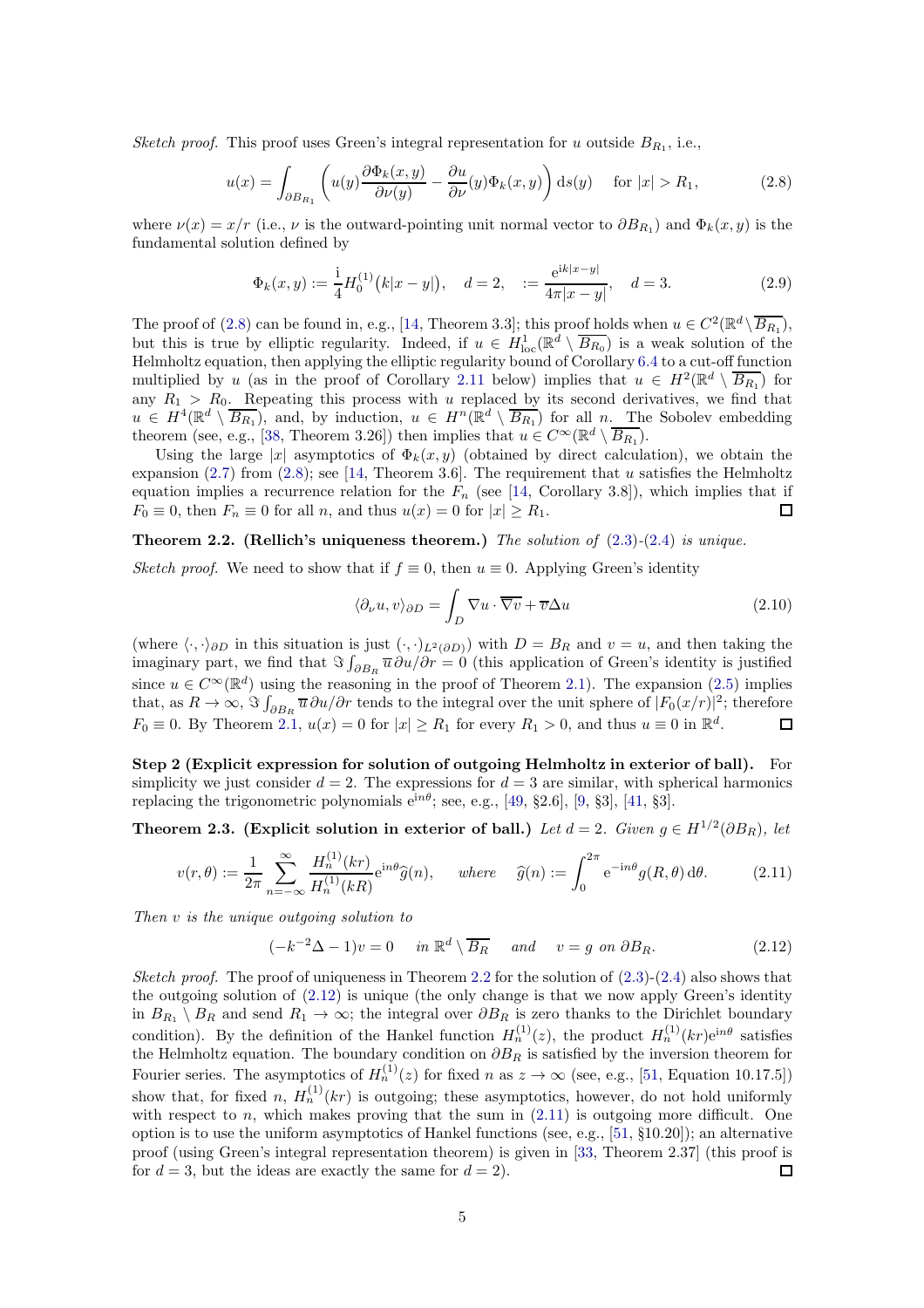We now define the *Dirichlet-to-Neumann map in the exterior of*  $B_R$ ,  $DtN_k$  :  $H^{1/2}(\partial B_R) \rightarrow$  $H^{-1/2}(\partial B_R)$ , by, given  $g \in H^{1/2}(\partial B_R)$ , with v is given by  $(2.11)$ ,

<span id="page-5-2"></span>
$$
DtN_k g := k^{-1} \partial_r v, \quad \text{i.e.,} \quad DtN_k g(\theta) = \frac{1}{2\pi} \sum_{n=-\infty}^{\infty} \frac{H_n^{(1)'}(kR)}{H_n^{(1)}(kR)} \exp(\mathrm{i}n\theta) \hat{g}(n). \tag{2.13}
$$

For the analogous expression when  $d = 3$ , see, e.g., [\[9,](#page-21-22) Equations 3.5 and 3.6] [\[49,](#page-22-18) §2.6.3], [\[41,](#page-22-0) Equations 3.7 and 3.10].

Step 3 (The Helmholtz variational formulation on  $B_R$ .) In this step we use the fact that the traces (i.e., restrictions to the boundary) of functions in  $H^1(B_R)$  live in the space  $H^{1/2}(\partial B_R)$ , and their normal derivatives (when they exist) live in the space  $H^{-1/2}(\partial B_R)$ ; however, further information about these fractional Sobolev spaces is not needed in the rest of the paper.

Let  $R > 0$  be large enough so that supp $f \subset B_R$ . The variational formulation of [\(2.3\)](#page-2-1)-[\(2.4\)](#page-2-2) is then

<span id="page-5-1"></span>find 
$$
\widetilde{u} \in H^1(B_R)
$$
 such that  $a(\widetilde{u}, v) = F(v)$  for all  $v \in H^1(B_R)$ , 
$$
(2.14)
$$

where

<span id="page-5-0"></span>
$$
a(\widetilde{u}, v) := \int_{B_R} \left( k^{-2} \nabla \widetilde{u} \cdot \overline{\nabla v} - \widetilde{u} \overline{v} \right) - k^{-1} \langle \text{DtN}_k \widetilde{u}, v \rangle_{\partial B_R} \quad \text{and} \quad F(v) := \int_{B_R} f \overline{v}.
$$
 (2.15)

The pairing  $\langle \cdot, \cdot \rangle_{\partial B_R}$  in  $a(\cdot, \cdot)$  is the duality pairing between  $H^{-1/2}(\partial B_R)$  and  $H^{1/2}(\partial B_R)$ ; however, for the reader unfamiliar with this concept, there is little harm in just thinking of it as the  $L^2(\partial B_R)$ inner product  $(\cdot, \cdot)_{L^2(\partial B_R)}$ .

<span id="page-5-3"></span>**Lemma 2.4.** (Equivalence of the formulations.) If u is a solution of [\(2.3\)](#page-2-1)-[\(2.4\)](#page-2-2), then  $u|_{B_R}$ is a solution of the variational problem  $(2.14)$ . Conversely, if  $\tilde{u}$  is a solution of this variational problem, then there exists a solution u of  $(2.3)-(2.4)$  $(2.3)-(2.4)$  $(2.3)-(2.4)$  such that  $u|_{B_R} = \tilde{u}$ .

Sketch proof. Recall that Green's identity states that, if  $v \in H^1(D)$  and  $u \in H^1(D)$  with  $\Delta u \in$  $L^2(D)$ , then [\(2.10\)](#page-4-4) holds. Given a solution of [\(2.3\)](#page-2-1)-[\(2.4\)](#page-2-2), apply (2.10) in  $B_R$ ; the definitions of DtN<sub>k</sub> [\(2.13\)](#page-5-2) and  $a(\cdot, \cdot)$  [\(2.15\)](#page-5-0) then imply that  $\tilde{u}$  satisfies [\(2.14\)](#page-5-1). Conversely, given  $\tilde{u}$  a solution of [\(2.14\)](#page-5-1), let  $u := \tilde{u}$  in  $B_R$  and  $u := v$  in  $(B_R)^c$  where v is defined by  $(2.12)/(2.11)$  $(2.12)/(2.11)$  with  $g := \tilde{u}|_{\partial B_R}$ .<br>Cover is dentity (2.10) and the definitions of  $D^k N$ , and  $e(x)$  then impleted via  $e$  (reads) addition Green's identity [\(2.10\)](#page-4-4) and the definitions of  $DtN_k$  and  $a(\cdot, \cdot)$  then imply that u is a (weak) solution of  $(2.3)$  in  $\mathbb{R}^d$ .  $\Box$ 

Combining Theorem [2.2](#page-4-1) and Lemma [2.4](#page-5-3) we obtain the following result.

<span id="page-5-7"></span>Corollary 2.5. (Uniqueness of the solution of the variational problem.) If  $a(u, v) = 0$ for all  $v \in H^1(B_R)$  then  $u = 0$ .

Step 4 (Wellposedness of the variational problem). We work with the weighted norm  $\|\cdot\|_{H^1_k(B_R)}$  defined by

<span id="page-5-5"></span>
$$
||u||_{H_k^1(B_R)}^2 := ||k^{-1}\nabla u||_{L^2(B_R)}^2 + ||u||_{L^2(B_R)}^2;
$$
\n(2.16)

this is a special case of the weighted norm

<span id="page-5-6"></span>
$$
||v||_{H_k^m(B_R)}^2 := \sum_{0 \le |\alpha| \le m} ||(k^{-1}\partial)^\alpha v||_{L^2(B_R)}^2.
$$
 (2.17)

The rationale for using these norms is that if a function  $v$  oscillates with frequency  $k$ , then we expect  $|(k^{-1}\partial)^{\alpha}v| \sim |v|$  for all  $\alpha$ ; this is true, e.g., if  $v(x) = \exp(ikx \cdot a)$ . <sup>[2](#page-5-4)</sup>

$$
||u||^2_{H^1_k(B_R)} := ||\nabla u||^2_{L^2(B_R)} + k^2 ||u||^2_{L^2(B_R)};
$$

<span id="page-5-4"></span><sup>&</sup>lt;sup>2</sup>Many papers on numerical analysis of the Helmholtz equation use the weighted  $H^1$  norm

we use  $(2.16)/(2.17)$  $(2.16)/(2.17)$  instead since weighting the jth derivative by  $k^{-j}$  is easier to keep track of than weighting it by  $k^{-j+1}$  (especially for high derivatives).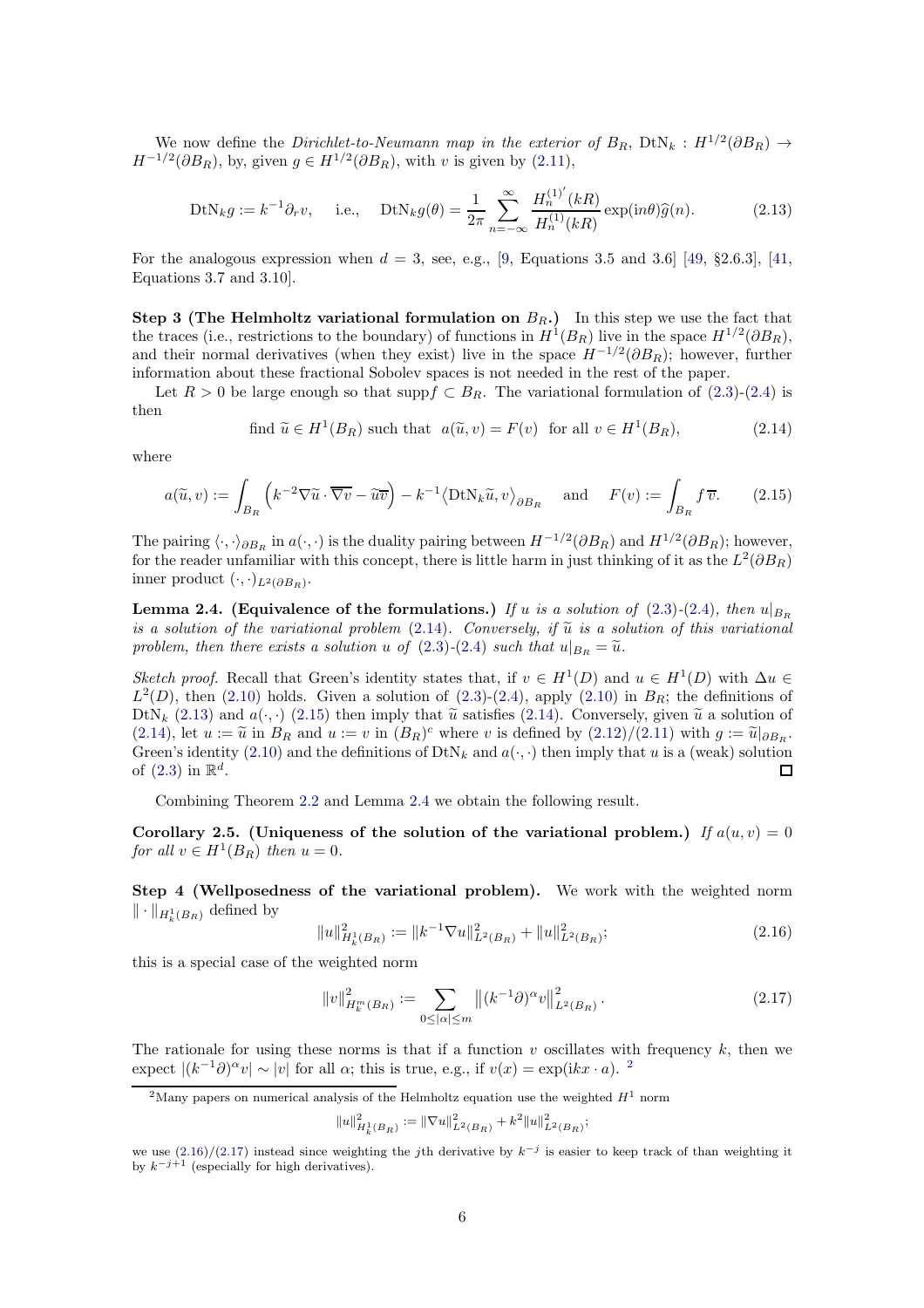#### <span id="page-6-1"></span>Lemma 2.6. (Properties of  $a(\cdot, \cdot)$ .)

(i) (Continuity) Given  $k_0, R_0 > 0$  there exists  $C_{\text{cont}} > 0$  such that for all  $k \geq k_0$  and  $R \geq R_0$ ,

<span id="page-6-6"></span> $|a(u, v)| \leq C_{\text{cont}} \|u\|_{H^1_k(B_R)} \|v\|_{H^1_k(B_R)} \quad \text{for all } u, v \in H^1(B_R).$  (2.18)

 $(ii)$  (Gårding inequality)

$$
\Re a(v, v) \ge ||v||_{H_k^1(B_R)}^2 - 2||v||_{L^2(B_R)}^2 \quad \text{for all } v \in H^1(B_R). \tag{2.19}
$$

Lemma [2.6](#page-6-1) is proved using the following two properties of  $DtN_k$ .

#### <span id="page-6-2"></span>Lemma 2.7. (Key properties of  $DtN_k$ .)

(i) Given  $k_0, R_0 > 0$  there exists  $C_{\text{DtN1}} = C_{\text{DtN1}}(k_0 R_0)$  such that for all  $k \ge k_0$  and  $R \ge R_0$ ,

<span id="page-6-4"></span>
$$
\left| \left\langle \text{DtN}_{k} u, v \right\rangle_{\partial B_R} \right\rangle \right| \leq k \, C_{\text{DtN1}} \left\| u \right\|_{H^1_k(B_R)} \left\| v \right\|_{H^1_k(B_R)} \quad \text{for all } u, v \in H^1(B_R). \tag{2.20}
$$

 $(ii)$ 

<span id="page-6-3"></span>
$$
-\Re\langle \text{DtN}_k \phi, \phi \rangle_{\partial B_R} \ge 0 \quad \text{for all } \phi \in H^{1/2}(\partial B_R). \tag{2.21}
$$

<span id="page-6-5"></span> $\Box$ 

References for the proof of Lemma [2.7.](#page-6-2) Both (i) and (ii) are proved using the expression for  $DtN_k$ in terms of Bessel and Hankel functions (i.e.,  $(2.13)$  when  $d = 2$ ) in [\[41,](#page-22-0) Lemma 3.3] (see also [\[49,](#page-22-18)  $\Box$ Theorem 2.6.4] and [\[9,](#page-21-22) Lemma 2.1] for [\(2.21\)](#page-6-3)).

*Proof of Lemma [2.6.](#page-6-1)* (i) follows from the definition of  $a(\cdot, \cdot)$  [\(2.15\)](#page-5-0), the Cauchy-Schwarz inequality, the definition of  $\|\cdot\|_{H^1_k(B_R)}$  [\(2.16\)](#page-5-5), and the inequality [\(2.20\)](#page-6-4).

(ii) follows from the definitions of  $a(\cdot, \cdot)$  and  $\|\cdot\|_{H^1_k(B_R)}$  and the inequality [\(2.21\)](#page-6-3).

Remark 2.8.  $(a(\cdot, \cdot)$  is not coercive on  $H^1(B_R)$  for k sufficiently large.) The Gårding inequality [\(2.19\)](#page-6-5) shows that, up to the lower-order  $L^2$  term,  $a(\cdot, \cdot)$  is coercive on  $H_k^1(B_R)$ . We highlight that, for sufficiently large k,  $a(\cdot, \cdot)$  is not coercive, i.e., there does not exist  $\gamma > 0$  such  $that$   $|a(v, v)| \ge \gamma ||v||^2_{H^1_k(B_R)}$  for all  $v \in H^1(B_R)$ , and thus neither the Lax–Milgram lemma nor Céa's lemma are applicable. Indeed, if  $\lambda_j$  is a Dirichlet eigenvalue of  $-\Delta$  in  $B_R$  with eigenfunction  $u_j$ , then  $a(u_j, u_j) = 0$  when  $k^2 = \lambda_j$ . A little more work shows that if  $k^2 \geq \lambda_1$  (i.e., the smallest Dirichlet eigenvalue in  $B_R$ ) then there exists  $v \in H^1(B_R)$  such that  $a(v, v) = 0$ , and thus  $a(\cdot, \cdot)$  is not coercive for  $k^2 \geq \lambda_1$ ; see, e.g., [\[59,](#page-22-22) Lemma 6.34].

<span id="page-6-0"></span>Theorem 2.9. (Wellposedness of the Helmholtz problem.) The variational problem  $(2.14)$ has a unique solution which depends continuously on the data f.

*Proof.* By Lemma [2.4,](#page-5-3) it is sufficient to prove that the variational problem  $(2.14)$  has a unique solution which depends continuously on the data. Since the sesquilinear form is continuous [\(2.18\)](#page-6-6) and satisfies the Gårding inequality  $(2.19)$ , Fredholm theory implies that existence of a solution to the variational problem and continuous dependence of the solution on the data both follow from uniqueness; see, e.g., [\[18,](#page-21-23) §6.2.8], [\[38,](#page-22-20) Theorem 2.34].  $\Box$ 

#### 2.5 The k-dependence of the Helmholtz solution operator

The wellposedness result of Theorem [2.9](#page-6-0) implies that

<span id="page-6-7"></span>
$$
||u||_{H_k^1(B_R)} \le C_{\text{sol}} ||f||_{L^2(B_R)} \tag{2.22}
$$

for some  $C_{sol} < \infty$ . A natural question is then: how does  $C_{sol}$  depend on k and R? We define more precisely

$$
C_{\text{sol}}(k,R) := \sup_{f \in L^2(B_R), \|f\|_{L^2(B_R)} = 1} \|u\|_{H^1_k(B_R)};
$$

i.e.,  $C_{\rm sol}(k, R)$  is the operator norm of the map  $L^2(B_R) \ni f \mapsto u \in H^1(B_R)$ , where u is the outgoing solution of the Helmholtz equation [\(2.3\)](#page-2-1).

The large-k behaviour of solutions of the Helmholtz equation is dictated by geometric-optic rays; therefore, in general, proving k-explicit bounds on the Helmholtz solution operator requires analysis that takes into account the behaviour of these rays (see, e.g., [\[16\]](#page-21-24)). However, for the simple model problem  $(2.3)-(2.4)$  $(2.3)-(2.4)$ , the following bound on  $C_{\rm sol}$  can be obtained by multiplying the Helmholtz equation [\(2.3\)](#page-2-1) by a judiciously-chosen test function and integrating by parts.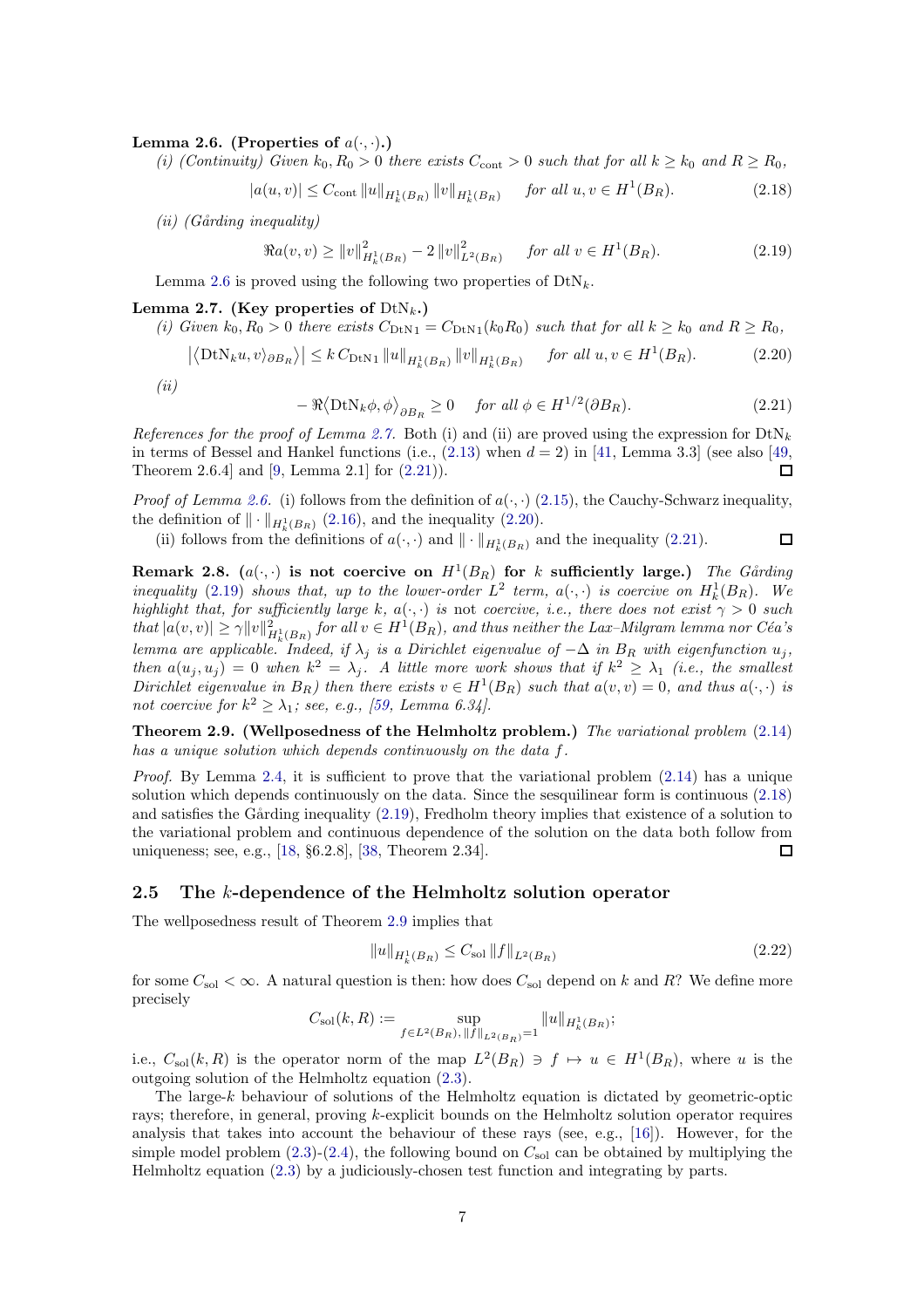<span id="page-7-7"></span>Theorem 2.10. (Morawetz bound on  $C_{sol}$ .) For all  $k > 0$  and  $R > 0$ ,

<span id="page-7-4"></span>
$$
C_{\rm sol} \le 2kR\sqrt{1 + \left(\frac{d-1}{2kR}\right)^2}.
$$
\n(2.23)

This bound was essentially proved in [\[47,](#page-22-23) [46\]](#page-22-24) (although the bound does not quite appear in this form in those papers); see also [\[9,](#page-21-22) Lemma 3.5] and [\[27,](#page-21-25) Equations 1.9 and 1.10]. The details of the proof of this bound are not needed in the rest of the paper, but for completeness (and since they involve essentially only integrating by parts) we include them in Appendix [A.](#page-18-0)

The bound [\(2.23\)](#page-7-4) is sharp in its kR dependence for kR large; indeed, by considering  $u(x)$  $e^{ikx_1}\chi(|x|/R)$  for  $\chi \in C^{\infty}$  supported in  $[0,1)$  one can show that given  $k_0, R_0 > 0$  there exists  $C > 0$ such that  $C_{\text{sol}} \geq CkR$  for all  $k \geq k_0$  and  $R \geq R_0$ .

The convergence theory of the FEM relies on knowing how smooth the solution of the underlying PDE is (see §[4](#page-9-0) below). When the data is in  $L^2$ , the solution of a second-order linear elliptic PDE can be at most in  $H<sup>2</sup>$  (depending on the regularity of the coefficients and boundary). For the problem  $(2.3)-(2.4)$  $(2.3)-(2.4)$ , the following corollary shows that this  $H<sup>2</sup>$  regularity is achieved.

<span id="page-7-3"></span>Corollary 2.11. (Bound on  $H_k^2$  norm of the Helmholtz solution.) Given  $k_0, R_0 > 0$ , there exists  $C > 0$  such that the solution u of  $(2.3)-(2.4)$  $(2.3)-(2.4)$  $(2.3)-(2.4)$  with supp $f \subset B_R$  with  $R \ge R_0$  satisfies

<span id="page-7-5"></span>
$$
||u||_{H_k^2(B_R)} \le CkR ||f||_{L^2(B_R)} \quad \text{for all } k \ge k_0. \tag{2.24}
$$

Sketch proof. Corollary [6.4](#page-15-1) below uses the Fourier transform to prove  $H^2$  regularity of the solution of  $(-k^{-2}\Delta + 1)v = g \in L^2(\mathbb{R}^d)$ . To apply this bound to the solution of  $(2.3)-(2.4)$  $(2.3)-(2.4)$ , let  $\varphi \in$  $C_{\text{comp}}^{\infty}(\mathbb{R}^d, [0,1])$  be equal to one on  $B_R$  and vanish outside  $B_{2R}$ , and then let  $v := \varphi u$  so that  $g = (-k^{-2}\Delta + 1)(\varphi u) = (-k^{-2}\Delta - 1)(\varphi u) + 2\varphi u$ . The bound [\(2.24\)](#page-7-5) then follows by bounding  $||g||_{L^2(B_{2R})}$  in terms of  $||f||_{L^2(B_R)}$  using the PDE [\(2.3\)](#page-2-1) and the bounds [\(2.22\)](#page-6-7) and [\(2.23\)](#page-7-4).  $\Box$ 

## <span id="page-7-1"></span>3 The Galerkin method, quasioptimality, and the Schatz argument

#### <span id="page-7-2"></span>3.1 Definition of the Galerkin method and quasioptimality

Let  $\mathcal{H}_N$  be a finite-dimensional subspace of  $\mathcal{H}$  (which is  $H^1(B_R)$  for our Helmholtz problem). The Galerkin method applied to the variational problem [\(2.6\)](#page-3-2) is

<span id="page-7-6"></span>find 
$$
u_N \in \mathcal{H}_N
$$
 such that  $a(u_N, v_N) = F(v_N)$  for all  $v_N \in \mathcal{H}_N$ . (3.1)

The FEM is the Galerkin method  $(3.1)$  with  $\mathcal{H}_N$  consisting of piecewise polynomials (we describe in §[4](#page-9-0) the specific assumptions we make on  $\mathcal{H}_N$ ).

Given a sequence of finite-dimensional spaces  $\{\mathcal{H}_N\}$ , a standard error bound one seeks to prove on the sequence of Galerkin solutions  $\{u_N\}$  is the following: there exists a  $C_{q0} > 0$  and  $N_0 \in \mathbb{N}$ such that, for  $N \geq N_0$ ,

<span id="page-7-0"></span>
$$
||u - u_N||_{\mathcal{H}} \leq C_{\mathbf{q}_0} \min_{v_N \in \mathcal{H}_N} ||u - v_N||_{\mathcal{H}}.
$$
\n(3.2)

If such a bound holds then we say that the sequence of Galerkin solutions (or, more informally, the Galerkin method itself) is quasioptimal. (If [\(3.2\)](#page-7-0) holds with  $C_{qo} = 1$  then the method is *optimal.*)

**Remark 3.1.** (Approximating DtN<sub>k</sub>.) Implementing the operator  $DtN_k$  appearing in  $a(\cdot, \cdot)$  $(2.15)$  is computationally expensive, and so in practice one seeks to approximate this operator by either imposing an absorbing boundary condition on  $\partial B_R$ , or using a perfectly-matched layer (PML), or using boundary integral equations (so-called "FEM-BEM coupling"); see, e.g., the overview in [\[30,](#page-21-4) §3]. For simplicity, in this paper we analyse the FEM assuming that  $DtN_k$  is realised exactly; recent k-explicit results on the error incurred (on the PDE level) by approximating  $DtN_k$  by absorbing boundary conditions or PML can be found in  $[21]$  and  $[22]$ , respectively.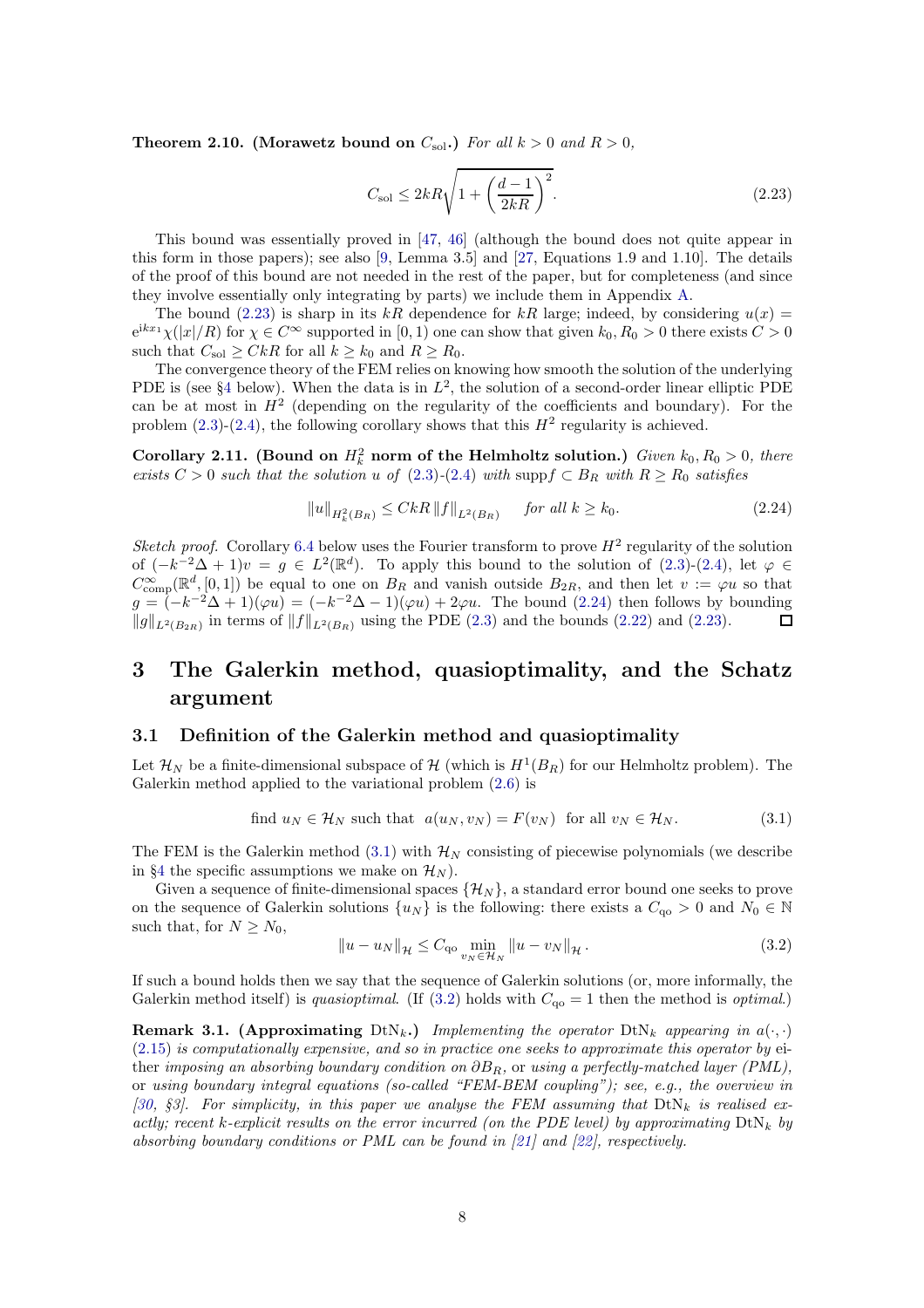## 3.2 The adjoint solution operator with  $L^2$  data

The Schatz argument crucially relies on properties of the adjoint solution operator.

**Definition 3.2.** (Adjoint solution operator  $S^*$ .) Given  $f \in L^2(B_R)$ , let  $S^*f \in H^1(B_R)$  be defined by

<span id="page-8-0"></span>
$$
a(v, \mathcal{S}^*f) = (v, f)_{L^2(B_R)} \text{ for all } v \in H^1(B_R). \tag{3.3}
$$

The following lemma shows that our knowledge about outgoing Helmholtz solutions immediately gives us knowledge about  $S^*$ .

<span id="page-8-8"></span>**Lemma 3.3.** If  $S^*$  is defined as in [\(3.3\)](#page-8-0) then

$$
a(\overline{\mathcal{S}^*f}, v) = (\overline{f}, v)_{L^2(B_R)} \quad \text{for all } v \in H^1(B_R). \tag{3.4}
$$

*i.e.*,  $S^*f$  is the complex-conjugate of the outgoing Helmholtz solution with data  $\overline{f}$ .

Sketch proof. Green's identity [\(2.10\)](#page-4-4) and the radiation condition [\(2.4\)](#page-2-2) show that  $\langle DtN_k\psi, \overline{\phi}\rangle_{\partial B_R}$  $\langle \text{DtN}_k \phi, \overline{\psi} \rangle_{\partial B_R}$  for all  $\phi, \psi \in H^{1/2}(\partial B_R)$ . This implies that  $a(\overline{v}, u) = a(\overline{u}, v)$  for all  $u, v$ , which implies the result. П

#### 3.3 The Schatz argument: sufficient conditions for quasioptimality

#### <span id="page-8-7"></span>Lemma 3.4. (Sufficient conditions for quasi-optimality.) If

<span id="page-8-1"></span>
$$
\eta(\mathcal{H}_N) := \sup_{f \in L^2(B_R)} \min_{v_N \in \mathcal{H}_N} \frac{\|\mathcal{S}^* f - v_N\|_{H^1_k(B_R)}}{\|f\|_{L^2(B_R)}} \le \frac{C_{\text{cont}}}{2},\tag{3.5}
$$

then the Galerkin solution  $u_N$  to the variational problem [\(3.1\)](#page-7-6) exists, is unique, and satisfies the bound

<span id="page-8-3"></span>
$$
||u - u_N||_{H^1_k(B_R)} \le 2C_{\text{cont}} \left( \min_{v_N \in V_N} ||u - v_N||_{H^1_k(B_R)} \right). \tag{3.6}
$$

Observe that the quantity  $\eta(\mathcal{H}_N)$  in [\(3.5\)](#page-8-1) measures how well solutions of the adjoint problem are approximated in the space  $\mathcal{H}_N$ .

*Proof.* We first prove the result under the assumption that the Galerkin solution  $u_N$  exists.

Step 1: Use the Gårding inequality and Galerkin orthogonality. Setting  $v = v_N$  in [\(2.6\)](#page-3-2) and subtracting this from  $(3.1)$ , we obtain the *Galerkin orthogonality* that

<span id="page-8-4"></span><span id="page-8-2"></span>
$$
a(u - u_N, v_N) = 0 \quad \text{for all } v_N \in \mathcal{H}_N. \tag{3.7}
$$

Using (in this order) the Gårding inequality  $(2.19)$ , Galerkin orthogonality  $(3.7)$ , and continuity of  $a(\cdot, \cdot)$  [\(2.18\)](#page-6-6), we have that, for any  $v_N \in \mathcal{H}_N$ ,

$$
\|u - u_N\|_{H^1_k(B_R)}^2 \le \Re a(u - u_N, u - u_N) + 2 \|u - u_N\|_{L^2(B_R)}^2
$$
  
=  $\Re a(u - u_N, u - v_N) + 2 \|u - u_N\|_{L^2(B_R)}^2$   

$$
\le C_{\text{cont}} \|u - u_N\|_{H^1_k(B_R)} \|u - v_N\|_{H^1_k(B_R)} + 2 \|u - u_N\|_{L^2(B_R)}^2.
$$
 (3.8)

Step 2: Prove an Aubin-Nitsche type bound using the definition of  $\eta(\mathcal{H}_N)$ . The quasioptimal error bound  $(3.6)$  under the condition  $(3.5)$  follows from  $(3.8)$  if we can prove that

<span id="page-8-6"></span><span id="page-8-5"></span>
$$
||u - u_N||_{L^2(B_R)} \le C_{\text{cont}} \eta(\mathcal{H}_N) ||u - u_N||_{H^1_k(B_R)}.
$$
\n(3.9)

By the definition of  $S^*$  [\(3.3\)](#page-8-0), Galerkin orthogonality [\(3.7\)](#page-8-2), and continuity [\(2.18\)](#page-6-6),

$$
||u - u_N||_{L^2(B_R)}^2 = a(u - u_N, S^*(u - u_N)) = a(u - u_N, S^*(u - u_N) - v_N)
$$
  
\n
$$
\leq C_{\text{cont}} ||u - u_N||_{H^1_k(B_R)} ||S^*(u - u_N) - v_N||_{H^1_k(B_R)} \qquad (3.10)
$$

for any  $v_N \in \mathcal{H}_N$ . The definition of  $\eta(\mathcal{H}_N)$  [\(3.5\)](#page-8-1) implies that there exists a  $w_N \in \mathcal{H}_N$  such that

$$
||S^*(u - u_N) - w_N||_{H^1_k(B_R)} \leq \eta(\mathcal{H}_N) ||u - u_N||_{L^2(B_R)}.
$$

Using this last inequality in [\(3.10\)](#page-8-5), we obtain [\(3.9\)](#page-8-6).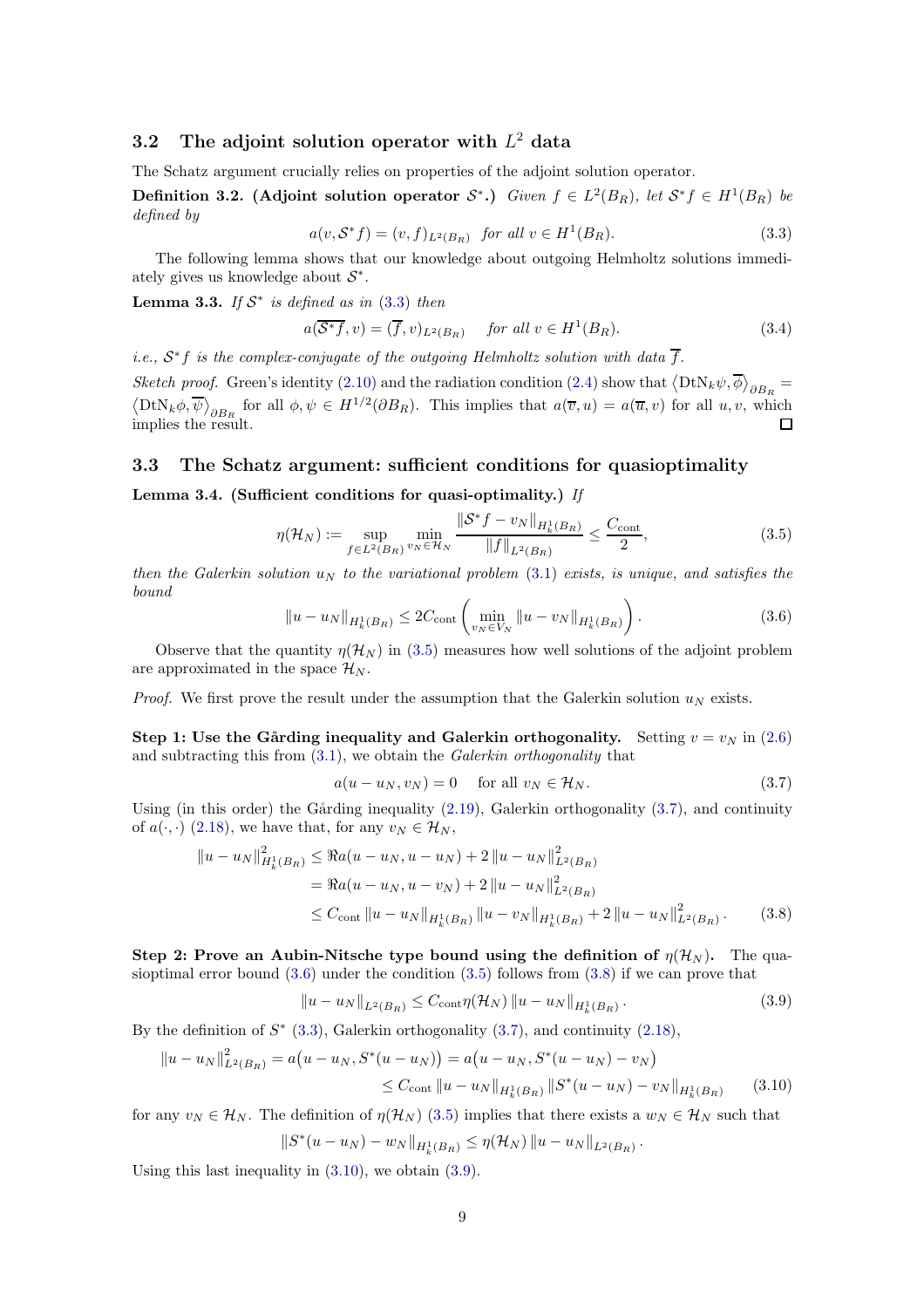**Step 3: Prove that**  $u_N$  exists. We have so far assumed that  $u_N$  exists. Recall that an  $N \times N$ matrix  $B$  is invertible if and only if  $B$  has full rank, which is the case if and only if the only solution of  $Bx = 0$  is  $x = 0$ . Therefore, to show that  $u_N$  exists, we only need to show that  $u_N$ is unique. Seeking a contradiction, suppose that there exists a  $\tilde{u}_N \in \mathcal{H}_N$  such that  $a(\tilde{u}_N, v_N)$  = 0 for all  $v_N \in \mathcal{H}_N$ . Let  $\tilde{u}$  be such that

<span id="page-9-1"></span>
$$
a(\widetilde{u}, v) = 0 \quad \text{ for all } v \in H^1(B_R); \tag{3.11}
$$

thus  $\tilde{u}_N$  is the Galerkin approximation to  $\tilde{u}$ . Repeating the argument in the first part of the proof we see that if [\(3.5\)](#page-8-1) holds then the quasi-optimal error bound [\(3.6\)](#page-8-3) holds (with u replaced by  $\tilde{u}$ and  $u_N$  replaced by  $\tilde{u}_N$ ). By Corollary [2.5,](#page-5-7) the only solution to the variational problem [\(3.11\)](#page-9-1) is  $\tilde{u} = 0$ , and then [\(3.6\)](#page-8-3) implies that  $\tilde{u}_N = 0$ . We have therefore shown that the solution  $u_N$  exists under the condition (3.5) and the proof is complete. under the condition [\(3.5\)](#page-8-1) and the proof is complete.

**Remark 3.5. (Bibliographic remarks.)** We describe  $(3.9)$  as an "Aubin-Nitsche-type bound", since the argument that obtains [\(3.9\)](#page-8-6) was first introduced in the coercive case by Aubin [\[1,](#page-20-3) Theorem 3.1] and Nitsche  $[52]$  (see, e.g., [\[13,](#page-21-19) Theorem 19.1] for  $(3.9)$  stated as the "Aubin–Nitsche lemma"). Schatz [\[57\]](#page-22-16) considered second-order linear elliptic PDEs satisfying a Gårding inequality (such as  $(2.19)$ ) proving existence and uniqueness of the Galerkin solution for N sufficiently large. The fact that these arguments also give quasioptimality was recognised in  $[2,$  Theorem 3.1]. The concept of  $\eta(\mathcal{H}_N)$  and emphasis on the role of "adjoint approximability" are due to Sauter [\[55\]](#page-22-17).

## <span id="page-9-0"></span>4 Recap of approximation results in hp-FEM spaces

The result that the hp-FEM does not suffer from the pollution effect is proved under two as-sumptions on the finite-dimensional subspaces (Assumptions [4.1](#page-9-2) and [4.3](#page-10-0) below). We highlight immediately that both these assumptions are satisfied by the standard hp-finite-element spaces, provided that the triangulations are quasi-uniform and are constructed by refining a fixed triangulation that has analytic element maps.

For a sequence of triangulations  $(\mathcal{T}_h)_{0 \leq h \leq h_0}$  (with h the maximum element diameter), the hp-finite-element spaces are

<span id="page-9-5"></span>
$$
\mathcal{H}^{p,1}(\mathcal{T}_h) := \left\{ v \in H^1(B_R) : v|_K \text{ is a polynomial of degree } \leq p \text{ for each } K \in \mathcal{T}_h \right\}.
$$
 (4.1)

Since  $B_R$  is curved, we consider triangulations with curved elements that fit  $\partial B_R$  exactly (thus avoiding the issue of analysing the non-conforming error coming from using simplicial triangula-tions; see, e.g., [\[6,](#page-21-18) Chapter 10]). The family  $(\mathcal{T}_h)_{0 is *quasi-uniform* if there exists  $C>0$  such$ that

$$
h := \max_{K \in \mathcal{T}_h} \text{diam}(K) \le C \min_{K \in \mathcal{T}_h} \text{diam}(K) \quad \text{ for all } 0 < h \le h_0;
$$

for such triangulations, the dimension of  $\mathcal{H}^{p,1}(\mathcal{T}_h)$  is proportional to  $(p/(h/R))^d$ .

<span id="page-9-2"></span>Assumption 4.1. (Approximation of functions with finite regularity.) Given  $s, d$  with  $s > d/2$ , there exists  $C_{\text{approx}_1} > 0$  such that if  $v \in H^s(B_R)$  and  $p \geq s - 1$ , then

<span id="page-9-3"></span>
$$
\min_{w_N \in \mathcal{H}_N} \|v - w_N\|_{H^1_k(B_R)} \le C_{\text{approx}_1} \left(\frac{hk}{p}\right)^{s-1} \left(1 + \frac{hk}{p}\right) k^{-s} |v|_{H^s(B_R)},\tag{4.2}
$$

where  $|v|_{H^s(B_R)}$  is the  $H^s(B_R)$  semi-norm; i.e.  $|v|_{H^s(B_R)}^2 := \sum_{|\alpha|=s} ||\partial^{\alpha}v||^2_{L^2(B_R)}$ .

Linking the bound  $(4.2)$  to more-standard polynomial approximation results. A standard polynomial approximation result is the following. Given  $s \ge 1$  and  $p \ge s - 1$ , there exists  $C > 0$  such that if  $v \in H<sup>s</sup>(D)$  and  $m = 0$  or 1, then

<span id="page-9-4"></span>
$$
||v - \mathcal{I}^h v||_{H^m(D)} \le Ch^{s-m} |v|_{H^s(D)},
$$
\n(4.3)

where  $\mathcal{I}^h$  is a global interpolation operator; see, e.g., [\[6,](#page-21-18) Equation 4.4.28], [\[13,](#page-21-19) Theorem 17.1]. The approximation result [\(4.2\)](#page-9-3) is a generalisation of [\(4.3\)](#page-9-4) which (i) makes explicit the dependence on p of the constant C in  $(4.3)$ , and (ii) works in norms weighted with k.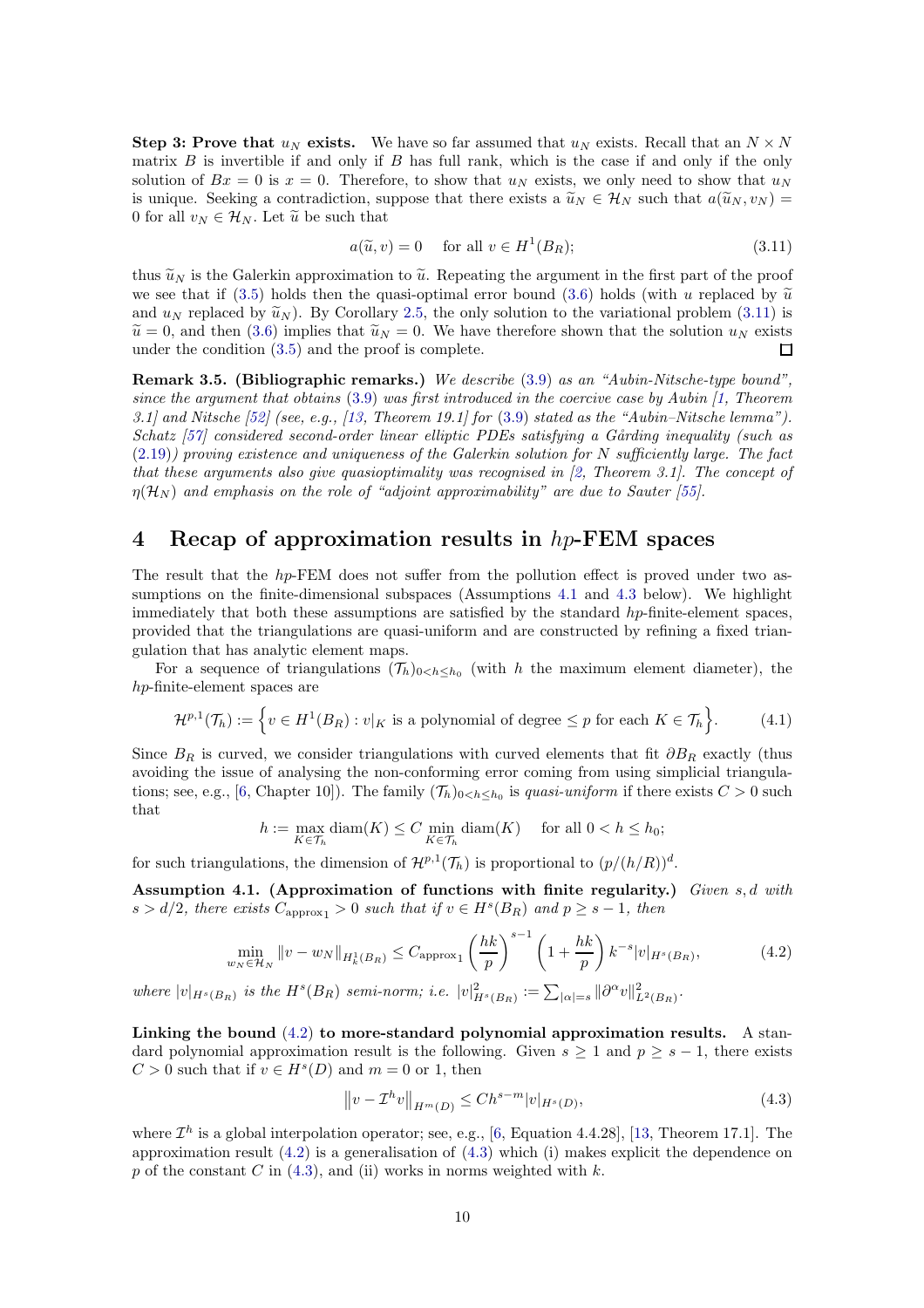Theorem 4.2. (Conditions under which Assumption [4.1](#page-9-2) holds.) Assume that  $d = 2, 3$ , and  $(\mathcal{T}_h)_{0\leq h\leq h_0}$  is a family of quasi-uniform triangulations. Assume further that each  $K\in\mathcal{T}$  is the image of a triangle/tetrahedron under the image of a bi-Lipschitz map (i.e., both the map and its inverse are Lipschitz). Then  $\mathcal{H}^{p,1}(\mathcal{T}_h)$  defined by [\(4.1\)](#page-9-5) satisfies Assumption [4.1.](#page-9-2)

References for the proof. This follows from [\[41,](#page-22-0) Theorem B.4] (a result about approximation on the reference element) and a scaling argument (see [\[41,](#page-22-0) Bottom of Page 1895]). The result [\[41,](#page-22-0) Theorem B.4] builds on the results of [\[48,](#page-22-26) Theorem 4.1], [\[63\]](#page-22-27), and [\[29\]](#page-21-28); see the discussion at the start of [\[41,](#page-22-0) Appendix B].  $\Box$ 

The rationale behind the second assumption: allowing  $p \to \infty$ . Assumption [4.1](#page-9-2) is about approximating in k-weighted norms an arbitrary function in  $H<sup>s</sup>$  for some  $s > 0$ ; note that the constant  $C_{\text{approx}_1}$  depends on s in an unspecified way, and so we cannot use the bound [\(4.2\)](#page-9-3) for arbitrarily-large s, and hence arbitrarily-large p, since p is tied to s via  $p > s - 1$ .

The next assumption, Assumption [4.3,](#page-10-0) allows us to take arbitrarily-large  $p$ ; the price one pays is that the function being approximated must be analytic.

<span id="page-10-0"></span>Assumption 4.3. (Approximation of certain analytic functions.) Suppose  $v \in C^{\infty}(B_R)$  is such that, given  $k_0 > 0$  there exists  $C_1, C_2 > 0$  such that

<span id="page-10-3"></span>
$$
\left\| (k^{-1}\partial)^{\alpha}v \right\|_{L^2(B_R)} \le C_1(C_2)^{|\alpha|} \quad \text{for all } k \ge k_0. \tag{4.4}
$$

Given  $\widetilde{C}$ , there exist  $\sigma$ ,  $C_{\text{approx}_{2}} > 0$ , depending on  $C_{2}$  and  $\widetilde{C}$  (but not  $C_{1}$ ), such that, if  $k \geq k_{0}$ and  $k, h, and p$  satisfy

<span id="page-10-2"></span>
$$
\frac{h}{R} + \frac{hk}{p} \le \widetilde{C},\tag{4.5}
$$

then

$$
\min_{N \in \mathcal{H}_N} \|v - w_N\|_{H^1_k(B_R)} \le C_1 C_{\text{approx}_2} \left[ \frac{1}{kR} \left( \frac{h/R}{h/R + \sigma} \right)^p + \left( \frac{hk}{\sigma p} \right)^p \right]. \tag{4.6}
$$

The key points about the bound [\(4.6\)](#page-10-1) are the following.

- (i) For fixed p and k, as  $h \to 0$ , the right hand side of  $(4.6)$  is  $O(h^p)$  (just like the right-hand side of  $(4.2)$  with  $s = p + 1$ .
- (ii) If  $hk/(\sigma p) < 1$  then the right-hand side of [\(4.6\)](#page-10-1) decreases exponentially as  $p \to \infty$ .
- (iii) The quantities  $h/R$ ,  $hk/p$ , and  $kR$  are dimensionless, and thus the right-hand sides of [\(4.5\)](#page-10-2) and [\(4.6\)](#page-10-1) involve only dimensionless quantities.

The claim that functions satisfying [\(4.4\)](#page-10-3) are analytic is justified by the following result.

<span id="page-10-4"></span>**Lemma 4.4.** (Analyticity from derivative bounds.) If  $u \in C^{\infty}(D)$  and there exist  $C_1, C_2 > 0$ such that

<span id="page-10-5"></span>
$$
\|\partial^{\alpha}u\|_{L^{2}(D)} \leq C_{1}(C_{2})^{|\alpha|}|\alpha|!\quad \text{ for all } \alpha,
$$
\n(4.7)

then u is real analytic in D.

<span id="page-10-1"></span> $w$ 

Sketch proof. Use the Sobolev embedding theorem (see, e.g., [\[38,](#page-22-20) Theorem 3.26]) to obtain a bound on  $\|\partial^{\alpha}u\|_{L^{\infty}(D)}$ , and then use this to bound the Lagrange form of the remainder in the Taylor series; see, e.g., [\[35,](#page-21-17) Appendix C].  $\Box$ 

We see that v in [\(4.4\)](#page-10-3) is "better than analytic" since there is no  $|\alpha|!$  on the right-hand side of  $(4.4)$  $(4.4)$  $(4.4)$ . The proof of Lemma 4.4 shows that (i) functions satisfying  $(4.7)$  are analytic with their power series having radius of convergence proportional to  $(C_1 k)^{-1}$  (which decreases with k) and (ii) functions satisfying [\(4.4\)](#page-10-3) are entire, i.e., their power series about each point have infinite (and thus k-independent) radius of convergence.

Theorem 4.5. (Conditions under which Assumption [4.3](#page-10-0) holds.) If  $(\mathcal{T}_h)_{0 satisfies$ [\[41,](#page-22-0) Assumption 5.2] (informally,  $(\mathcal{T}_h)_{0 \le h \le h_0}$  is quasi-uniform with the maps from the reference element analytic; see [\[42,](#page-22-1) Remark 5.2]), then  $\mathcal{H}^{p,1}(\mathcal{T}_h)$  defined by [\(4.1\)](#page-9-5) satisfies Assumption [4.3.](#page-10-0)

*Proof.* The bound  $(4.6)$  is proved in the course of [\[41,](#page-22-0) Proof of Theorem 5.5], see the last equation on [\[41,](#page-22-0) Page 1896]; note that (i) we have simplified this equation using the assumption [\(4.5\)](#page-10-2), and (ii) the weighted  $H^1$  norm in [\[41\]](#page-22-0) is k times  $\|\cdot\|_{H^1_k(B_R)}$  defined by [\(2.16\)](#page-5-5).  $\Box$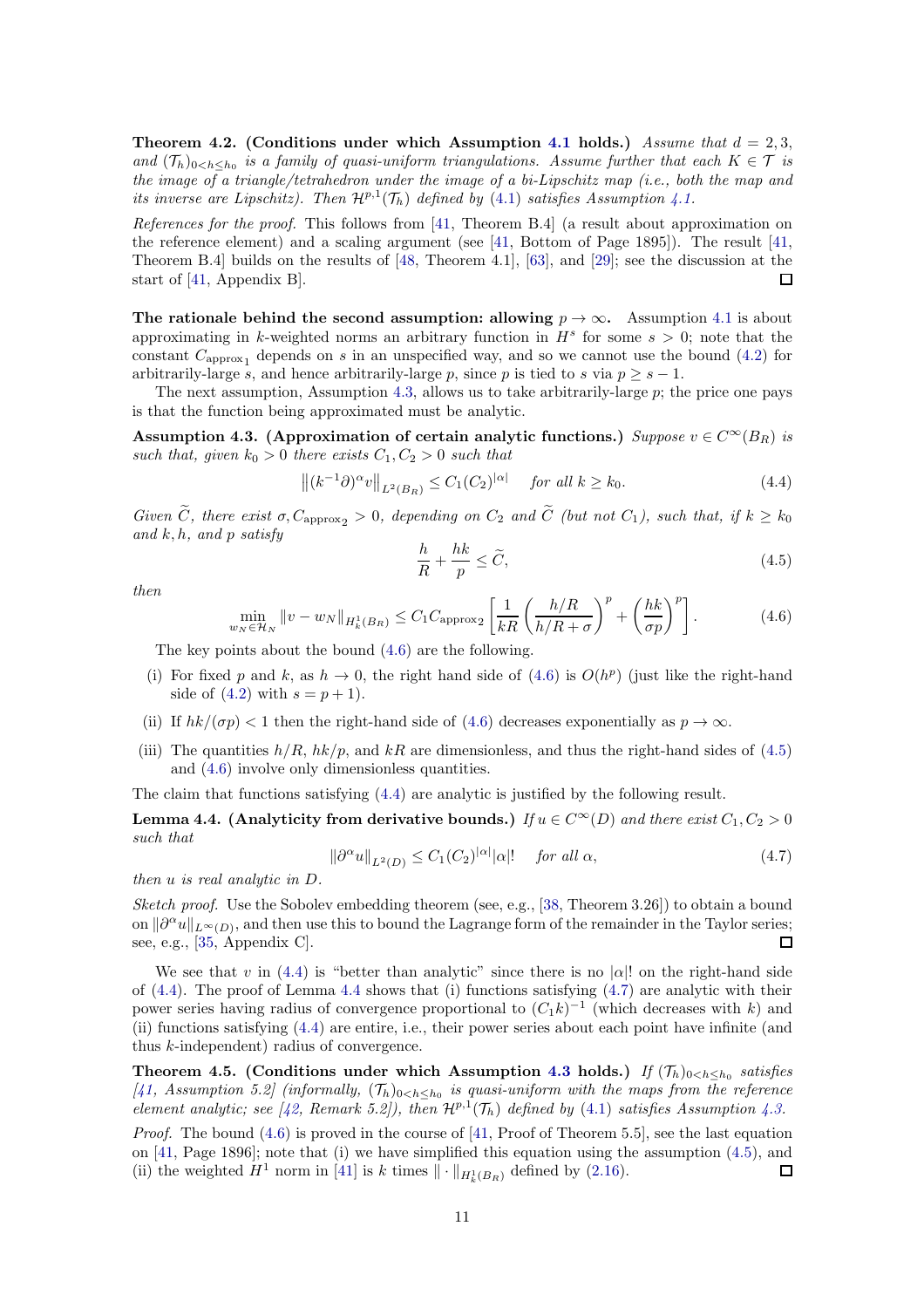## <span id="page-11-0"></span>5 The splitting of the Helmholtz solution and the proof that the hp-FEM does not suffer from the pollution effect

#### 5.1 Statement of the splitting

The crucial result used to prove that the hp-FEM applied to the problem  $(2.3)-(2.4)$  $(2.3)-(2.4)$  does not suffer from the pollution effect is the following (with the proof contained in §[7\)](#page-15-0).

<span id="page-11-1"></span>**Theorem 5.1.** (Splitting of the Helmholtz solution.) Given  $k_0$ ,  $R_0 > 0$ , there exists  $C_{\text{split},H^2}$ ,  $C_{split,A} > 0$  such that the following holds. Given  $f \in L^2(B_R)$  with  $R \ge R_0$ , let u satisfy the Helmholtz equation [\(2.3\)](#page-2-1) and the Sommerfeld radiation condition [\(2.4\)](#page-2-2). Then

<span id="page-11-6"></span>
$$
u|_{B_R} = u_{H^2} + u_{\mathcal{A}} \tag{5.1}
$$

where  $u_{H^2} \in H^2(B_R)$  with

<span id="page-11-2"></span>
$$
||u_{H^2}||_{H^2_k(B_R)} \le C_{\text{split},H^2} ||f||_{L^2(B_R)} \quad \text{for all } k \ge k_0
$$
 (5.2)

and  $u_A \in C^{\infty}(B_R)$  with

<span id="page-11-5"></span>
$$
\left\| (k^{-1}\partial)^{\alpha} u_{\mathcal{A}} \right\|_{L^{2}(B_{R})} \leq C_{\text{sol}}(k, 2R) \left( C_{\text{split}, \mathcal{A}} \right)^{|\alpha|} \left\| f \right\|_{L^{2}(B_{R})} \text{ for all } \alpha \text{ and for all } k > 0. \tag{5.3}
$$

Understand the properties of  $u_{H^2}$  and  $u_A$  in Theorem [5.1.](#page-11-1) Recall that the solution u itself satisfies the bound [\(2.24\)](#page-7-5); i.e.,  $||u||_{H_k^2(B_R)} \leq CkR ||f||_{L^2(B_R)}$ . Therefore,

- (i) the bound on  $u_{H^2}$  [\(5.2\)](#page-11-2) is one power of k better than the corresponding bound on u [\(2.24\)](#page-7-5), and
- (ii) the bound on  $u_A$  has the same k dependence as the bound on u [\(2.24\)](#page-7-5) both are governed by  $C_{\text{sol}}$  – although  $u_{\mathcal{A}}$  is  $C^{\infty}$  (with each derivative incurring a power of k), and indeed analytic by Lemma [4.4.](#page-10-4)

We discuss in §[5.3](#page-12-0) why both of these points are crucial in proving that the  $hp$ -FEM does not suffer from the pollution effect.

What are  $u_{H^2}$  and  $u_{A}$ ? We see in the proof of Theorem [5.1](#page-11-1) in §[7](#page-15-0) that  $u_{H^2}$  corresponds to components of u with frequencies  $\geq \lambda k$  and  $u_A$  corresponds to components of u with frequencies  $\leq \lambda k$ , where  $\lambda > 1$ , and the notion of "frequencies" is understood via the Fourier transform.

#### 5.2 The  $hp$ -FEM does not suffer from the pollution effect

<span id="page-11-4"></span>Theorem 5.2. (Quasioptimality of the hp-FEM.) Suppose that  $(\mathcal{H}_N)_{N=0}^{\infty}$  satisfy Assumptions [4.1](#page-9-2) and [4.3.](#page-10-0) Given  $k_0, R_0 > 0$ , there exist  $C_1, C_2 > 0$  (independent of k, R, h, and p) such that the following holds. If u is the solution of the variational problem  $(2.6)$ ,  $k \geq k_0$ ,

<span id="page-11-3"></span>
$$
\frac{hk}{p} \le C_1, \quad \text{and} \quad p \ge C_2 \log(kR), \tag{5.4}
$$

then the Galerkin solution  $u_N$  exists, is unique, and satisfies the quasi-optimal error bound [\(3.6\)](#page-8-3).

The pollution effect occurs when no choice of the number of degrees of freedom growing like  $(kR)^d$  ensures that the quasi-optimal error bound [\(3.2\)](#page-7-0) holds with  $C_{q0}$  independent of k (see [\[3,](#page-20-4) Definition 2.1] or [\[23,](#page-21-29) Equation 1.6] for more-precise statements of this). Since the number of degrees of freedom of  $\mathcal{H}_N$  is proportional to  $(p/(h/R))^d$ , if h and p are chosen so that the inequalities [\(5.4\)](#page-11-3) hold with equality, then the number of degrees of freedom of  $\mathcal{H}_N$  is proportional to  $(kR)^d$ ; i.e. Theorem [5.2](#page-11-4) shows that the hp-FEM does not suffer from the pollution effect.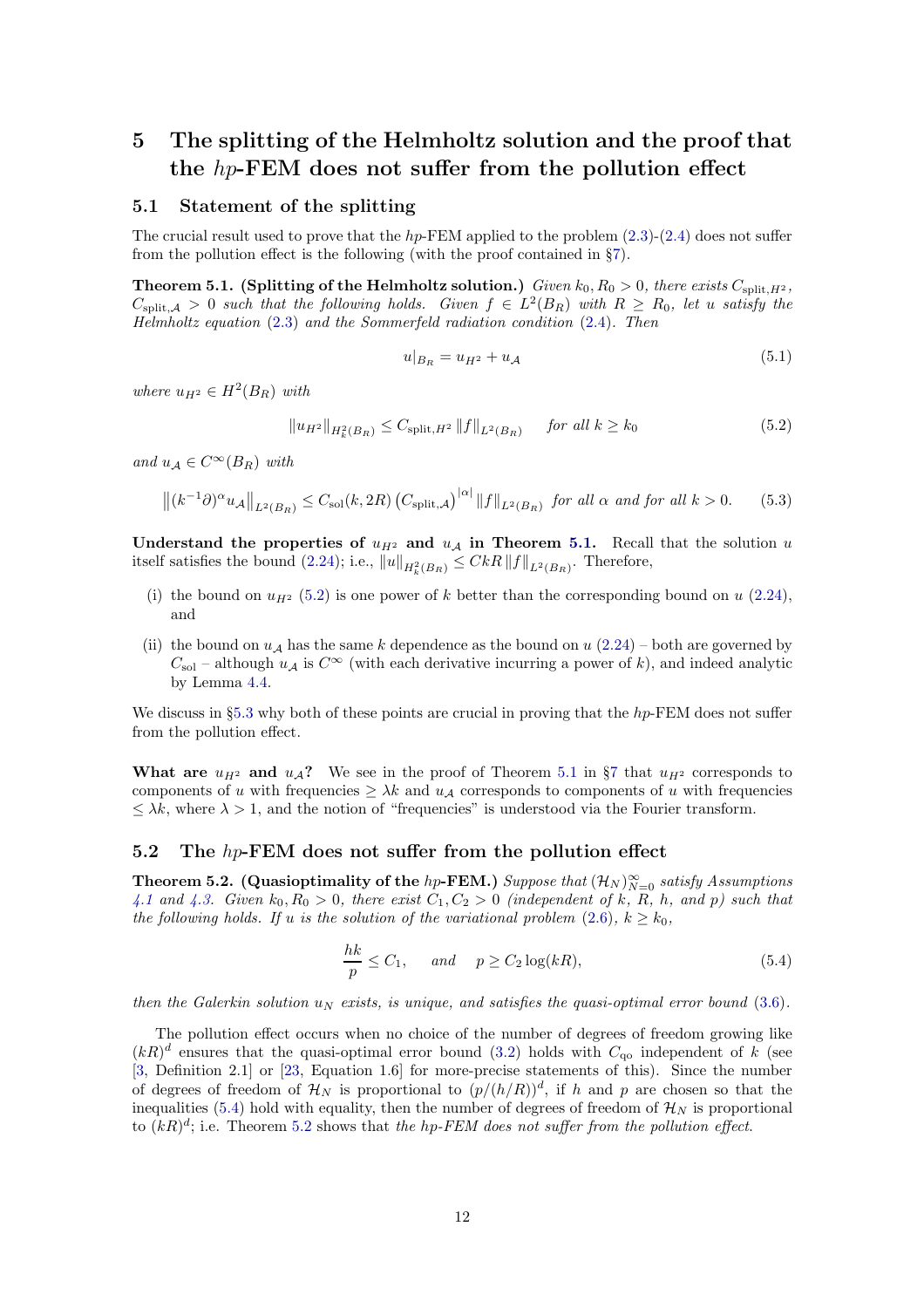*Proof of Theorem [5.2.](#page-11-4)* The plan is to show that there exist  $C_1, C_2 > 0$  such that if h, k, and p satisfy [\(5.4\)](#page-11-3), then the inequality [\(3.5\)](#page-8-1) holds; the result then follows from Lemma [3.4.](#page-8-7) By Lemma [3.3,](#page-8-8) we can consider  $S^*f$  to be the solution of  $(2.3)-(2.4)$  $(2.3)-(2.4)$ ; we then use Theorem [5.1](#page-11-1) to split u into  $u_{H2}$  and  $u_A$ , approximate  $u_{H2}$  using Assumption [4.1,](#page-9-2) and approximate  $u_A$  by Assumption [4.3.](#page-10-0) By the bounds [\(4.2\)](#page-9-3) and [\(5.2\)](#page-11-2), there exists  $v_N^{(1)} \in \mathcal{H}_N$  such that

$$
\frac{\|u_{H^2} - v_N^{(1)}\|_{H^1_k(B_R)}}{\|f\|_{L^2(B_R)}} \le C_{\text{approx}_1} \left(1 + \frac{hk}{p}\right) \left(\frac{hk}{p}\right) \frac{\|u\|_{H^2_k(B_R)}}{\|f\|_{L^2(B_R)}} \le C_{\text{approx}_1} \left(1 + \frac{hk}{p}\right) \left(\frac{hk}{p}\right) C_{\text{split},H^2}.
$$
\n
$$
(5.5)
$$

The bound [\(5.3\)](#page-11-5) implies that  $u_{\mathcal{A}}$  satisfies the conditions of Assumption [4.3](#page-10-0) with  $C_2 := C_{\text{split},\mathcal{A}}$  and  $C_1 := C_{\text{sol}}(k, 2R) ||f||_{L^2(B_R)}$ . Therefore, by [\(4.6\)](#page-10-1) and the bound [\(2.23\)](#page-7-4) on  $C_{\text{sol}}$ , there exists  $C > 0$ and  $v_N^{(2)} \in V_N$  such that

<span id="page-12-2"></span><span id="page-12-1"></span>
$$
\frac{\|u_{\mathcal{A}} - v_N^{(2)}\|_{H_k^1(B_R)}}{\|f\|_{L^2(B_R)}} \le C_{\text{approx}_2} C \left[ \left(\frac{h}{h+\sigma}\right)^p + kR \left(\frac{hk}{\sigma p}\right)^p \right]. \tag{5.6}
$$

Let  $v_N := v_N^{(1)} + v_N^{(2)}$ . Using the triangle inequality and the decomposition  $u = u_{H^2} + u_{\mathcal{A}}$  on  $B_R$ , to prove the bound on  $\eta(\mathcal{H}_N)$  in [\(3.5\)](#page-8-1) it is sufficient to prove that the right-hand sides of [\(5.5\)](#page-12-1) and [\(5.6\)](#page-12-2) are each  $\leq C_{\text{cont}}/4$ . To do this, first recall from Lemma [2.6](#page-6-1) that  $C_{\text{cont}}$  is independent of k. We then choose  $C_1$  sufficiently small so that  $C_1 \le \min\{\tilde{C}, \sigma\}$  (where  $\tilde{C}$  and  $\sigma$  are as in Assumption [4.3\)](#page-10-0) and

$$
C_{\text{approx}_1} C_1 (1 + C_1) C_{\text{split}, H^2} \le C_{\text{cont}} / 4;
$$

observe that, since  $hk/p \leq C_1$ , this last inequality is the desired bound on the right-hand side of [\(5.5\)](#page-12-1). Next let

$$
\theta_1 := \frac{h}{\sigma + h}
$$
 and  $\theta_2 := \frac{C_1}{\sigma}$ ;

observe that  $\theta_1 < 1$  by definition, and  $\theta_2 < 1$  by the definition of  $C_1$ . The right-hand side of [\(5.6\)](#page-12-2) is then bounded by

$$
C_{\text{approx2}}C\Big[(\theta_1)^p+kR(\theta_2)^p\Big].
$$

Since  $\theta_1, \theta_2 < 1$ , if  $p \ge C_2 \log(kR)$  for  $C_2$  sufficiently large, then the decay of  $(\theta_2)^p$  beats the growth of kR; thus with  $C_2$  sufficiently large the right-hand side of [\(5.6\)](#page-12-2) can be made  $\leq C_{\text{cont}}/4$  and the proof is complete.  $\Box$ 

#### <span id="page-12-0"></span>5.3 Why is the splitting of Theorem [5.1](#page-11-1) necessary?

A natural question is: what happens if we just use the bound [\(2.24\)](#page-7-5) on u itself to bound  $n(\mathcal{H}_N)$ ? Inputting the bound  $(2.24)$  on u into the approximation result  $(4.2)$  in Assumption [4.1,](#page-9-2) we obtain that

$$
\eta(\mathcal{H}_N) \leq C_{\text{approx}_1} \left( 1 + \frac{hk}{p} \right) \left( \frac{hk}{p} \right) CkR;
$$

which leads to the condition " $hk^2R/p$  sufficiently small" for quasioptimality. The condition " $hk^2R$ sufficiently small" is indeed the sharp condition for quasioptimality of the h-FEM when  $p = 1$ see, e.g., [\[32,](#page-21-2) Figure 8] – but in this case the total number of degrees of freedom grows like  $(kR)^{2d}$ ; i.e., the h-FEM with  $p = 1$  (and in fact any other fixed p) suffers from the pollution effect.

We now see why the properties of  $u_{H^2}$  and  $u_A$  shown in the bounds [\(5.2\)](#page-11-2) and [\(5.3\)](#page-11-5) are crucial in proving that the hp-FEM does not suffer from the pollution effect. Indeed,  $u_{H2}$  satisfying a bound that is kR better than the corresponding bound on u allows us to obtain the condition  $hk/p$ sufficiently small instead of  $hk^2R/p$  sufficiently small as above. Furthermore, although kR (coming from  $C_{\text{sol}}$ ) appears in the bound [\(5.3\)](#page-11-5) on  $u_{\mathcal{A}}$ , the fact that  $u_{\mathcal{A}}$  is analytic allows us to remove the contribution of this term to  $\eta(\mathcal{H}_N)$  by taking  $p \to \infty$ .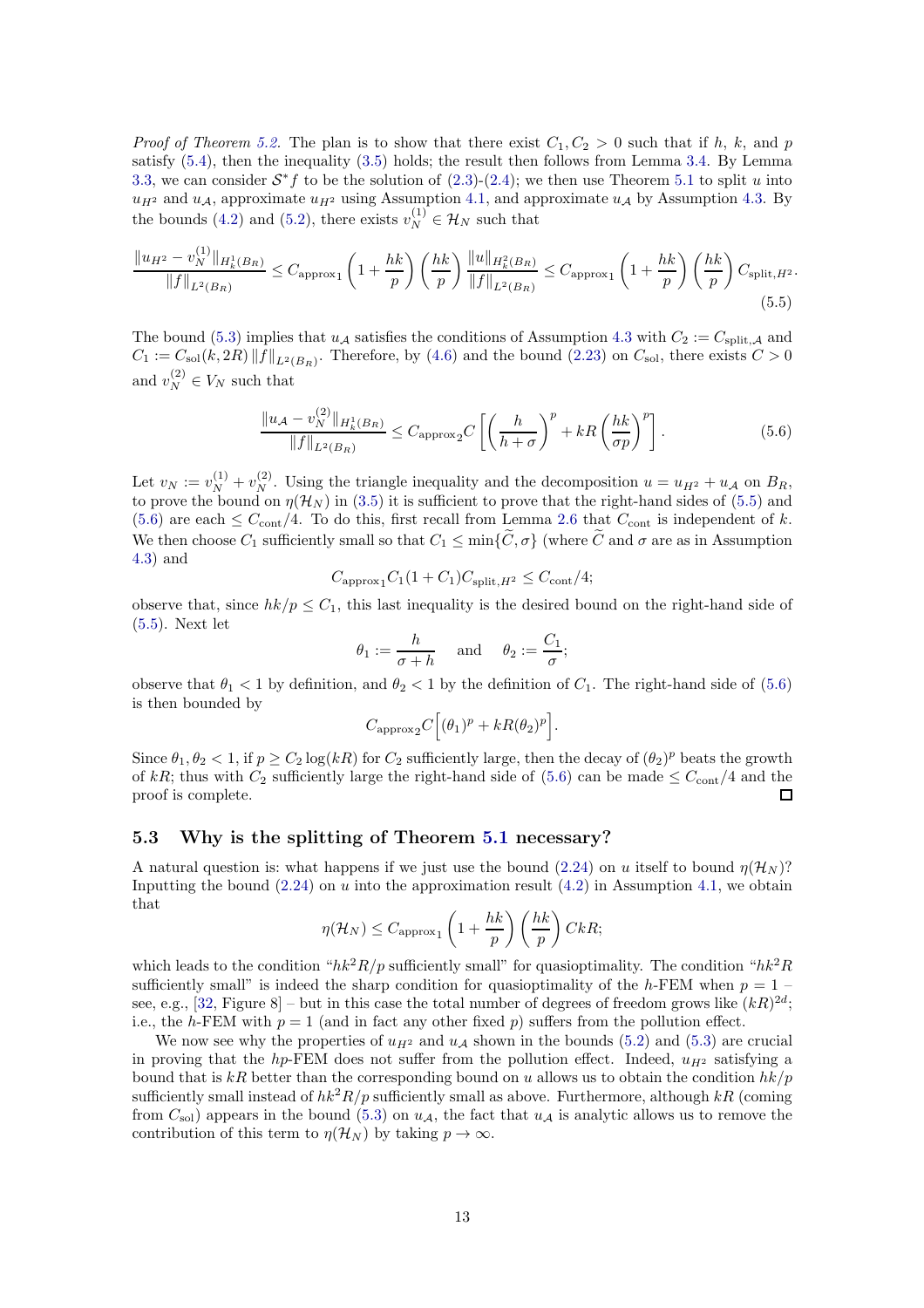## <span id="page-13-0"></span>6 Recap of the Fourier transform and Fourier multipliers

#### 6.1 The Fourier transform  $\mathcal{F}_k$

**Definition.** Given  $k > 0$ , let

<span id="page-13-4"></span>
$$
\mathcal{F}_k \phi(\xi) := \int_{\mathbb{R}^d} \exp\left(-ikx \cdot \xi\right) \phi(x) \, \mathrm{d}x; \tag{6.1}
$$

i.e.,  $\mathcal{F}_k$  is the standard Fourier transform with frequency variable scaled by k. The reason for including this scaling is that  $\mathcal{F}_k$  is then tailor-made to work in the weighted Sobolev spaces  $H_k^s$ (see §[6.2\)](#page-13-1), with these spaces the natural spaces to study solutions of the Helmholtz equation.

The properties of  $\mathcal{F}_k$  used in this paper. We use the Fourier inversion theorem

$$
\mathcal{F}_k^{-1}\psi(x) := \left(\frac{k}{2\pi}\right)^d \int_{\mathbb{R}^d} \exp\left(ikx \cdot \xi\right) \psi(\xi) \,d\xi,\tag{6.2}
$$

the property

<span id="page-13-2"></span>
$$
\mathcal{F}_k((-ik^{-1}\partial)^\alpha \phi)(\xi) = \xi^\alpha \mathcal{F}_k \phi(\xi),\tag{6.3}
$$

and Plancherel's theorem

<span id="page-13-5"></span>
$$
\|\phi\|_{L^2(\mathbb{R}^d)} = \left(\frac{k}{2\pi}\right)^{d/2} \|\mathcal{F}_k \phi\|_{L^2(\mathbb{R}^d)}.
$$
\n(6.4)

**Rigorous considerations.** Let  $\mathscr{S}(\mathbb{R}^d)$  be the Schwartz space of rapidly decreasing,  $C^{\infty}$  functions; i.e.,

$$
\mathscr{S}(\mathbb{R}^d) := \left\{ \phi \in C^{\infty}(\mathbb{R}^d) : \sup_{x \in \mathbb{R}^d} \left| x^{\alpha} \partial^{\beta} \phi(x) \right| < \infty \text{ for all multiindices } \alpha \text{ and } \beta \right\}.
$$
 (6.5)

Let  $\mathscr{S}^*(\mathbb{R}^d)$  be the space of continuous linear functionals on  $\mathscr{S}(\mathbb{R}^d)$ ; recall that  $\mathcal{F}_k : \mathscr{S}(\mathbb{R}^d) \to$  $\mathscr{S}(\mathbb{R}^d)$  (see, e.g., [\[38,](#page-22-20) Page 72], [\[56,](#page-22-28) Proposition 13.15]) and then  $\mathcal{F}_k : \mathscr{S}^*(\mathbb{R}^d) \to \mathscr{S}^*(\mathbb{R}^d)$  via the definition that  $\langle \mathcal{F}_k \phi, \psi \rangle := \langle \phi, \mathcal{F}_k \psi \rangle$  for  $\phi \in \mathscr{S}^*(\mathbb{R}^d)$  and  $\psi \in \mathscr{S}(\mathbb{R}^d)$ .

#### <span id="page-13-1"></span>6.2 Sobolev spaces weighted with  $k$

The natural spaces in which to study solutions of the Helmholtz equation are Sobolev spaces with derivatives weighted with k, as in [\(2.17\)](#page-5-6). On  $\mathbb{R}^d$  these are naturally defined using  $\mathcal{F}_k$ . For  $s \in \mathbb{R}$ , let

$$
H_k^s(\mathbb{R}^d) := \left\{ u \in \mathcal{S}^*(\mathbb{R}^d), \ \langle \xi \rangle^s \mathcal{F}_k u \in L^2(\mathbb{R}^d) \right\}, \quad \text{where } \langle \xi \rangle := (1 + |\xi|^2)^{1/2}, \tag{6.6}
$$

and let

<span id="page-13-3"></span>
$$
\|u\|_{H_k^s(\mathbb{R}^d)}^2 := \left(\frac{k}{2\pi}\right)^d \int_{\mathbb{R}^d} \langle \xi \rangle^{2s} |\mathcal{F}_k u(\xi)|^2 \, \mathrm{d}\xi. \tag{6.7}
$$

Because of [\(6.3\)](#page-13-2), up to dimension-dependent constants,  $||u||_{H_k^s(\mathbb{R}^d)}$  defined by [\(6.7\)](#page-13-3) is equivalent to  $||u||_{H^s_k(\mathbb{R}^d)}$  defined by [\(2.17\)](#page-5-6) (with  $B_R$  replaced by  $\mathbb{R}^d$ ). To be more precise about the norm equivalence, if  $C_j = C_j(s, d) > 0$ ,  $j = 1, 2$ , are such that

<span id="page-13-6"></span>
$$
C_1 \sum_{|\alpha| \le s} \xi^{2\alpha} \le (1 + |\xi|^2)^s \le C_2 \sum_{|\alpha| \le s} \xi^{2\alpha}, \text{ then } \sqrt{C_1} \|u\|_{H^s_k(\mathbb{R}^d)} \le \|u\|_{H^s_k(\mathbb{R}^d)} \le \sqrt{C_2} \|u\|_{H^s_k(\mathbb{R}^d)}.
$$
\n
$$
(6.8)
$$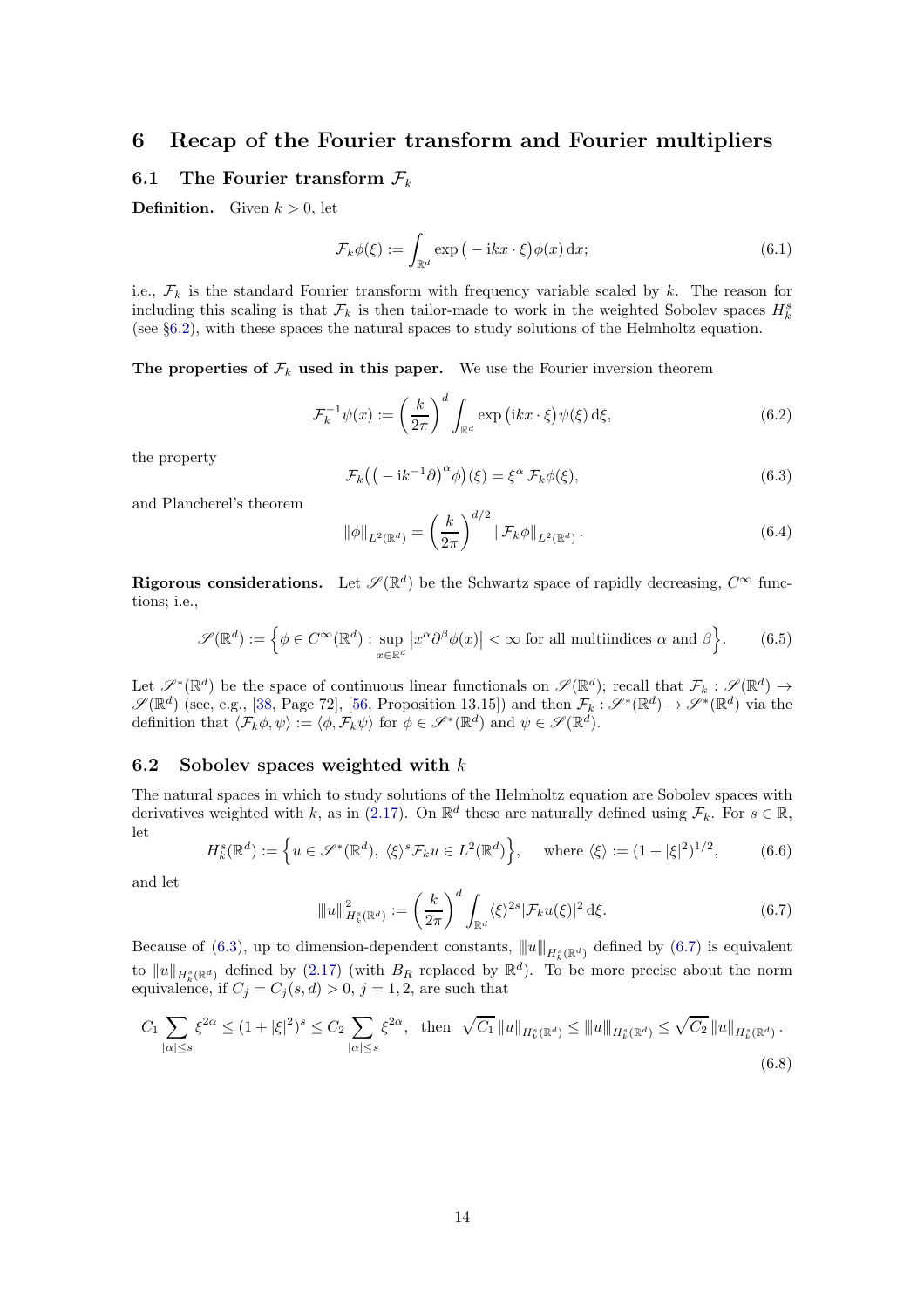#### 6.3 Fourier multipliers

**The basic idea.** The *Fourier multiplier* given by a function  $a$  is

<span id="page-14-1"></span>
$$
(a(k^{-1}D)v)(x) := \mathcal{F}_k^{-1}\big(a(\cdot)(\mathcal{F}_kv)(\cdot)\big)(x); \tag{6.9}
$$

i.e., we multiply the Fourier transform of  $v$  by  $a$ , and then apply the inverse Fourier transform. The rationale for the notation  $a(k^{-1}D)$  is that, by [\(6.3\)](#page-13-2), if  $D := -i\partial$  then  $\mathcal{F}_k$  maps  $k^{-1}D$  to  $\xi$ .

Our motivation for studying Fourier multipliers is that (i) the operator  $-k^{-2}\Delta - 1$  is one – by the derivative rule [\(6.3\)](#page-13-2),  $-k^{-2}\Delta - 1 = p(k^{-1}D)$  where  $p(\xi) := |\xi|^2 - 1$ , and (ii) the functions  $u_{H^2}$  and  $u_A$  in our proof of Theorem [5.1](#page-11-1) are defined by Fourier multipliers acting on u (see [\(7.4\)](#page-15-2) below).

A natural class of functions for which Fourier multipliers are well-defined on Sobolev spaces. We say that a is a Fourier symbol if there exists  $m \in \mathbb{R}$  and  $C > 0$  such that

<span id="page-14-0"></span>
$$
|a(\xi)| \le C \langle \xi \rangle^m \quad \text{ for all } \xi \in \mathbb{R}^d,
$$
\n
$$
(6.10)
$$

where recall that  $\langle \xi \rangle := (1 + |\xi|^2)^{1/2}$ . We say that m is the *order* of the Fourier symbol and use the (non-standard) notation that  $a \in (FS)^m$ .

#### <span id="page-14-6"></span>Example 6.1. (Examples of Fourier symbols and multipliers.)

(i) If  $a(\xi) = 1$ , then  $a \in (FS)^0$  with  $a(k^{-1}D)v(x) = v(x)$  (since  $\mathcal{F}_k^{-1}\mathcal{F}_k = I$ ). (ii) If  $p(\xi) := |\xi|^2 - 1$  then  $p \in (FS)^2$  with  $p(k^{-1}D)v = (-k^{-2}\Delta - 1)v$ . (iii) If  $\chi$  is bounded and has compact support, then  $\chi \in (FS)^{-N}$  for all  $N \geq 1$  and  $1-\chi \in (FS)^{0}$ .

<span id="page-14-3"></span>Theorem 6.2. (Composition and mapping properties of Fourier multipliers.) If  $a \in$  $(FS)^{m_a}$  and  $b \in (FS)^{m_b}$  then the following properties hold.

(*i*)  $ab \in (FS)^{m_a+m_b}$ .

(ii)  $a(k^{-1}D)b(k^{-1}D) = (ab)(k^{-1}D) = b(k^{-1}D)a(k^{-1}D)$ .

(iii)  $a(k^{-1}D): H_k^s(\mathbb{R}^d) \to H_k^{s-m_a}(\mathbb{R}^d)$  and, with C the constant in [\(6.10\)](#page-14-0), for all  $s \in \mathbb{R}$  and  $k > 0$ ,

<span id="page-14-5"></span>
$$
\| |a(k^{-1}D)| \|_{H_k^s(\mathbb{R}^d) \to H_k^{s-m_a}(\mathbb{R}^d)} \le C; \tag{6.11}
$$

*i.e.*,  $a(k^{-1}D)$  is bounded uniformly in both k and s as an operator from  $H_k^s$  to  $H_k^{s-m_a}$ .

Proof. (i) This follows directly from the definition [\(6.10\)](#page-14-0). (ii) By the definition [\(6.9\)](#page-14-1),

$$
a(k^{-1}D)(b(k^{-1}D)v)(x) = \mathcal{F}_k^{-1}(a(\cdot)(\mathcal{F}_k(b(k^{-1}D)v))(\cdot))(x) = \mathcal{F}_k^{-1}(a(\cdot)b(\cdot)(\mathcal{F}_kv)(\cdot))(x)
$$
  
=  $(ab)(k^{-1}D)v(x)$   
=  $(ba)(k^{-1}D)v(x) = b(k^{-1}D)(a(k^{-1}D))v(x).$ 

(iii) By the definitions of  $\|\cdot\|_{H^s_k(\mathbb{R}^d)}$  [\(6.7\)](#page-13-3) and  $a(k^{-1}D)v$  [\(6.9\)](#page-14-1),

$$
\|a(k^{-1}D)v\|_{H_k^{s-m_A}(\mathbb{R}^d)}^2 = \left(\frac{k}{2\pi}\right)^d \int_{\mathbb{R}^d} \langle \xi \rangle^{2(s-m_A)} |a(\xi)(\mathcal{F}_k v)(\xi)|^2 d\xi
$$
  

$$
\leq C \left(\frac{k}{2\pi}\right)^d \int_{\mathbb{R}^d} \langle \xi \rangle^{2(s-m_A)} \langle \xi \rangle^{2m_A} |(\mathcal{F}_k v)(\xi)|^2 d\xi = C \|v\|_{H_k^s(\mathbb{R}^d)}^2.
$$

The key result from this section used in the proof of the bound [\(5.2\)](#page-11-2) on  $u_{H2}$  is the following.

<span id="page-14-4"></span>Theorem 6.3. (Factoring an "elliptic" Fourier multiplier out of another.) Suppose that  $a \in (FS)^{m_a}, b \in (FS)^{m_b},$  and there exists  $c > 0$  such that

<span id="page-14-2"></span>
$$
|b(\xi)| \ge c \langle \xi \rangle^{m_b} \quad \text{for } \xi \in \text{supp } a. \tag{6.12}
$$

 $\Box$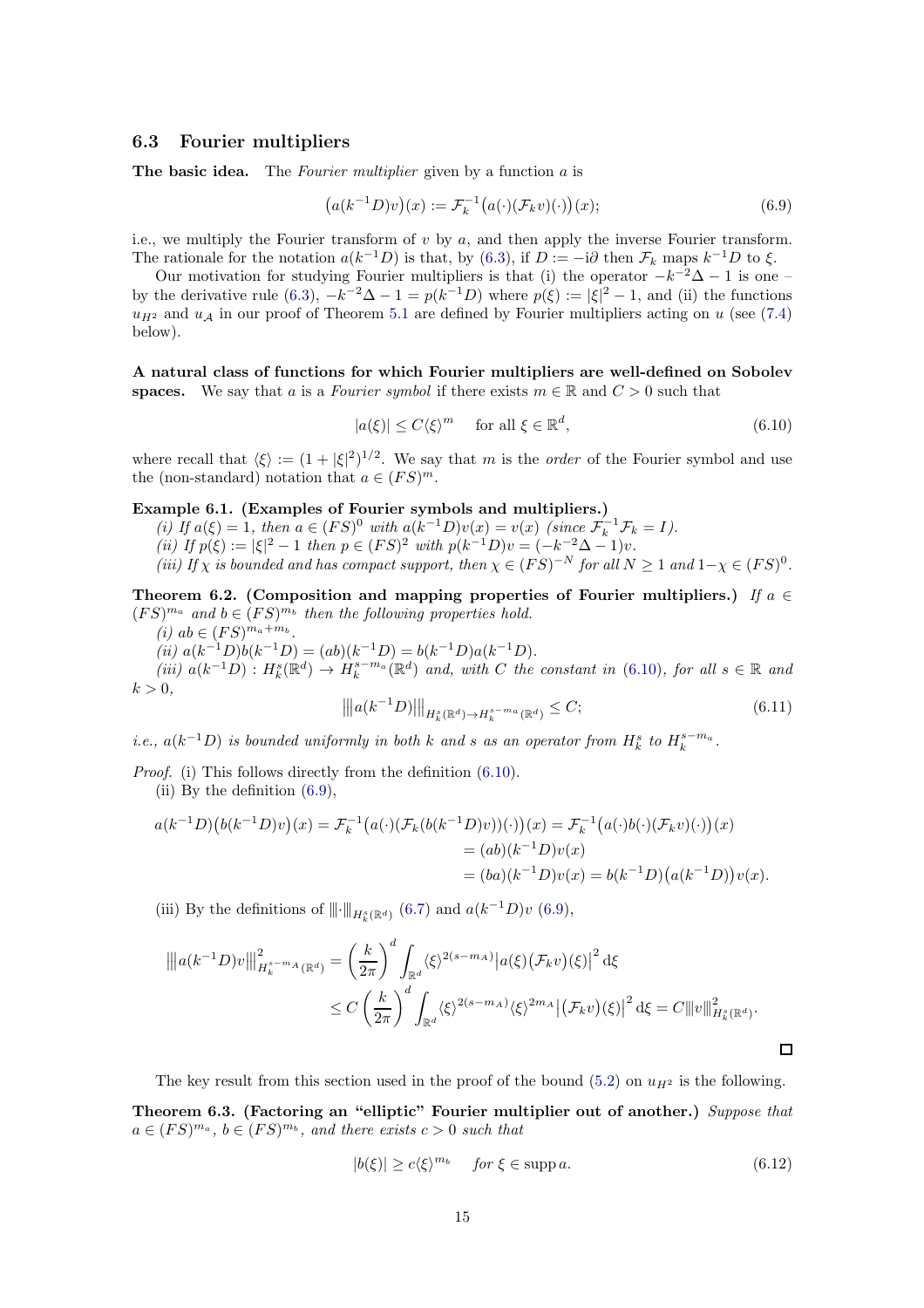Then

<span id="page-15-4"></span>
$$
a(k^{-1}D) = q(k^{-1}D)b(k^{-1}D)
$$
\n(6.13)

where  $q \in (FS)^{m_a-m_b}$  is defined by

<span id="page-15-3"></span>
$$
q(\xi) := \frac{a(\xi)}{b(\xi)}.\tag{6.14}
$$

 $\Box$ 

*Proof.* The fact that q defined by  $(6.14)$  is in  $(FS)^{m_a-m_b}$  follows from the fact that  $a \in (FS)^{m_a}$ and the bound  $(6.12)$ . The result  $(6.13)$  then follows from Part  $(ii)$  of Theorem [6.2.](#page-14-3) П

We now combine Theorem [6.3](#page-14-4) and the mapping property [\(6.11\)](#page-14-5) to obtain the following result (which we use in the proof of Corollary [2.11\)](#page-7-3); we highlight that a similar combination of these results in used in §[7](#page-15-0) in the proof of the bound [\(5.2\)](#page-11-2) on  $u_{H^2}$ .

<span id="page-15-1"></span>Corollary 6.4. (Elliptic regularity.) If  $(-k^{-2}\Delta + 1)v \in L^2(\mathbb{R}^d)$  then  $v \in H^2(\mathbb{R}^d)$  with

$$
\|v\|_{H_k^2(\mathbb{R}^d)} \le \|(-k^{-2}\Delta + 1)v\|_{L^2(\mathbb{R}^d)}.
$$
\n(6.15)

*Proof.* We apply Theorem [6.3](#page-14-4) with  $a(\xi) = 1$  and  $b(\xi) = |\xi|^2 + 1$ , so that  $a(k^{-1}D) = I$  and  $b(k^{-1}D) = -k^{-2}\Delta + 1$ . The theorem implies that  $q(\xi) := \langle \xi \rangle^{-2} \in (FS)^{-2}$  (this is also clear from the definition  $(6.10)$ ). Then, by the mapping property  $(6.11)$ ,

$$
||v||_{H_k^2(\mathbb{R}^d)} = |||q(k^{-1}D)(-k^{-2}\Delta+1)v||_{H_k^2(\mathbb{R}^d)} \le ||(-k^{-2}\Delta+1)v||_{L^2(\mathbb{R}^d)}.
$$

## <span id="page-15-0"></span>7 Proof of Theorem [5.1](#page-11-1) using only the material in §[6](#page-13-0)

## 7.1 Definition of high- and low- frequency cut-offs

Let

<span id="page-15-7"></span>
$$
\chi_{\lambda}(\xi) = 1_{|\xi| \le \lambda}(\xi) = \begin{cases} 1 & \text{for } |\xi| \le \lambda, \\ 0 & \text{for } |\xi| > \lambda. \end{cases} \tag{7.1}
$$

We define the low-frequency cut-off  $\Pi_L$  by

<span id="page-15-6"></span>
$$
\Pi_L := \chi_\lambda(k^{-1}D); \quad \text{i.e.,} \quad \Pi_L v = \mathcal{F}_k^{-1}(\chi_\lambda(\cdot)(\mathcal{F}_k v)(\cdot)), \tag{7.2}
$$

by the definition [\(6.9\)](#page-14-1) of a Fourier multiplier. We see that  $\Pi_L$  acting on a function v returns the frequencies of v that are  $\leq \lambda$ , hence why we call it a low-frequency cut-off. <sup>[3](#page-15-5)</sup> We define the high-frequency cut-off  $\Pi_H$  by

$$
\Pi_H := I - \Pi_L = (1 - \chi_\lambda)(k^{-1}D); \tag{7.3}
$$

i.e.,  $\Pi_H$  acting on a function v returns the frequencies of v that are  $\geq \lambda$ .

#### <span id="page-15-8"></span>7.2 Definition of  $u_{H^2}$  and  $u_A$  via the frequency cut-offs

Let  $u$  be as in Theorem [5.1;](#page-11-1) i.e.,  $u$  is the outgoing solution of the Helmholtz equation  $(2.3)$ . Let  $\varphi \in C^{\infty}_{\text{comp}}(\mathbb{R}^d, [0,1])$  be equal to one on  $B_R$  and vanish outside  $B_{2R}$ , and set

<span id="page-15-2"></span>
$$
u_{\mathcal{A}} := (\Pi_L(\varphi u))\Big|_{B_R} \quad \text{and} \quad u_{H^2} := (\Pi_H(\varphi u))\Big|_{B_R}.
$$
 (7.4)

Since  $\Pi_L + \Pi_H = I$ , these definitions imply that, on  $B_R$ ,  $u_A + u_{H^2} = \varphi u = u$ ; i.e., [\(5.1\)](#page-11-6) holds. This splitting contains the arbitrary parameter  $\lambda$ ; we fix this when proving the bound [\(5.2\)](#page-11-2) on  $u_{H^2}$ .

<span id="page-15-5"></span><sup>&</sup>lt;sup>3</sup>The definition of  $\mathcal{F}_k$  [\(6.1\)](#page-13-4) implies that if  $\mathcal{F}_k w$  is supported on  $|\xi| \leq \lambda$ , then the "standard" Fourier transform (i.e., with the transform variable not scaled by k) of w is supported for  $|\zeta| \leq \lambda k$ .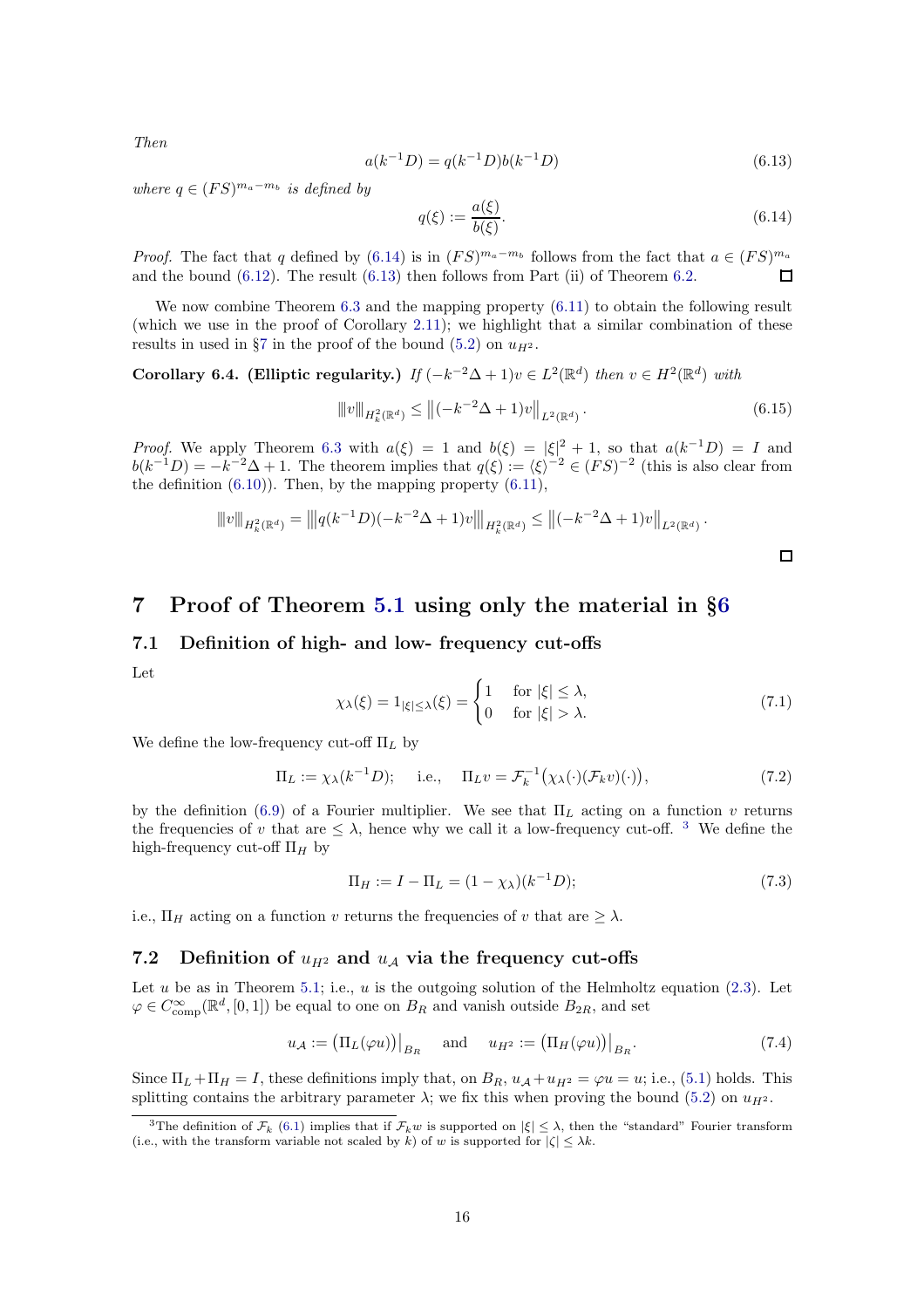#### <span id="page-16-5"></span>7.3 Proof of the bound  $(5.3)$  on  $u_A$

The idea of the proof, in short, is that a function with a compactly-supported Fourier transform is analytic. Plancherel's theorem [\(6.4\)](#page-13-5) and the derivative property [\(6.3\)](#page-13-2) and the definition of  $\Pi_L$ [\(7.2\)](#page-15-6) imply that

$$
\left\| (k^{-1}\partial)^{\alpha} \left( \Pi_L \varphi u \right) \right\|_{L^2(\mathbb{R}^d)} = \left( \frac{k}{2\pi} \right)^{d/2} \left\| (\cdot)^{\alpha} \mathcal{F}_k \left( \Pi_L \varphi u \right) (\cdot) \right\|_{L^2(\mathbb{R}^d)} = \left( \frac{k}{2\pi} \right)^{d/2} \left\| (\cdot)^{\alpha} \chi_\lambda (\cdot) \mathcal{F}_k(\varphi u) (\cdot) \right\|_{L^2(\mathbb{R}^d)}.
$$
\n(7.5)

The definition of  $\chi_{\lambda}$  [\(7.1\)](#page-15-7) implies that

<span id="page-16-1"></span><span id="page-16-0"></span> $|\xi^{\alpha}\chi_{\lambda}(\xi)| \leq \lambda^{|\alpha|}$  for all  $\xi \in \mathbb{R}^d$ .

Using this fact in [\(7.5\)](#page-16-0) and then (in this order) Plancherel's theorem [\(6.4\)](#page-13-5), the fact that  $\varphi = 0$ outside  $B_{2R}$  and  $\varphi \leq 1$  inside  $B_{2R}$ , and the definition of  $C_{\text{sol}}$  [\(2.22\)](#page-6-7), we find that

$$
\left\| (k^{-1}\partial)^{\alpha} (\Pi_L \varphi u) \right\|_{L^2(\mathbb{R}^d)} \leq \left( \frac{k}{2\pi} \right)^{d/2} \lambda^{|\alpha|} \left\| \mathcal{F}_k(\varphi u) \right\|_{L^2(\mathbb{R}^d)} \leq \lambda^{|\alpha|} \left\| \varphi u \right\|_{L^2(\mathbb{R}^d)}
$$

$$
\leq \lambda^{|\alpha|} \left\| u \right\|_{L^2(B_{2R})} \leq \lambda^{|\alpha|} C_{\text{sol}}(k, 2R) \left\| f \right\|_{L^2(B_R)} . \tag{7.6}
$$

By the definition [\(7.4\)](#page-15-2) of  $u_A$ ,

$$
\left\|(k^{-1}\partial)^{\alpha}u_{\mathcal{A}}\right\|_{L^{2}(B_{R})}=\left\|(k^{-1}\partial)^{\alpha}\left(\Pi_{L}\varphi u\right)\right\|_{L^{2}(B_{R})}\leq\left\|(k^{-1}\partial)^{\alpha}\left(\Pi_{L}\varphi u\right)\right\|_{L^{2}(\mathbb{R}^{d})};
$$

the bound [\(5.3\)](#page-11-5) then follows from [\(7.6\)](#page-16-1) with  $C_{split,A} := \lambda$ . We note that the fact that  $\Pi_L \varphi u \in$  $H_k^s(\mathbb{R}^d)$  for all s follows from the fact that  $\chi_{\lambda} \in (FS)^{-N}$  for every  $N > 0$  (from Part (iii) of Example [6.1\)](#page-14-6) and the mapping property in Part (iii) of Theorem [6.2;](#page-14-3) we give the direct proof above, however, to have explicit control on the constants in the bound (to show that  $\Pi_L\varphi u$  is actually analytic).

#### 7.4 Proof of the bound  $(5.2)$  on  $u_{H2}$

The idea of the proof is to use Theorem [6.3,](#page-14-4) using the fact that the Helmholtz operator is an elliptic Fourier multiplier (in the sense of  $(6.12)$ ) on high frequencies, and thus, if  $\lambda$  is sufficiently large, on the support of the high-frequency cut-off  $\Pi_H$ .

By the definition of  $u_{H^2}$  [\(7.4\)](#page-15-2) and the equivalence of  $\|\cdot\|_{H^2_k}$  and  $\|\cdot\|_{H^2_k}$  described in [\(6.8\)](#page-13-6),

$$
||u_{H^2}||_{H^2_k(B_R)} = ||\Pi_H(\varphi u)||_{H^2_k(B_R)} \le ||\Pi_H(\varphi u)||_{H^2_k(\mathbb{R}^d)} \lesssim ||\Pi_H(\varphi u)||_{H^2_k(\mathbb{R}^d)},
$$

where we use the notation that  $A \leq B$  if there exists  $C > 0$ , independent of k and R, such that  $A \leq CB$ . It is therefore sufficient to prove that

<span id="page-16-4"></span>
$$
\|\Pi_H(\varphi u)\|_{H^2_k(\mathbb{R}^d)} \lesssim \|f\|_{L^2(B_R)} \quad \text{for all } k \ge k_0. \tag{7.7}
$$

Lemma 7.1. ("Ellipticity" of  $p(\xi) := |\xi|^2 - 1$  when  $|\xi| \geq \lambda > 1$ .) If  $\lambda \geq \lambda_0 > 1$  then there exists  $C > 0$  such that

<span id="page-16-2"></span>
$$
||\xi|^2 - 1| \ge C\langle \xi \rangle^2 \quad \text{for } |\xi| \ge \lambda. \tag{7.8}
$$

*Proof.* It is straightforward to check that [\(7.8\)](#page-16-2) holds with  $C := (1 + 2(\lambda_0^2 - 1)^{-1})^{-1}$ .  $\Box$ 

<span id="page-16-3"></span>Corollary 7.2. (Factoring out  $p(k^{-1}D)$  from  $(1 - \chi_{\lambda})(k^{-1}D)$ .) Let  $p(\xi) := |\xi|^2 - 1$ . If  $\lambda \geq \lambda_0 > 1$ , then there exists  $q \in (FS)^{-2}$  such that

$$
(1 - \chi_{\lambda})(k^{-1}D) = q(k^{-1}D)p(k^{-1}D).
$$

*Proof.* By the definition [\(7.1\)](#page-15-7) of  $\chi_{\lambda}$ , supp $(1 - \chi_{\lambda}) = {\xi : |\xi| \geq \lambda}$ . The result follows by applying Theorem [6.3](#page-14-4) with  $a(\xi) := (1 - \chi_{\lambda})(\xi)$  and  $b(\xi) := p(\xi) = |\xi|^2 - 1$ , since [\(7.8\)](#page-16-2) implies that the inequality  $(6.12)$  holds (i.e., b is elliptic on supp a).  $\Box$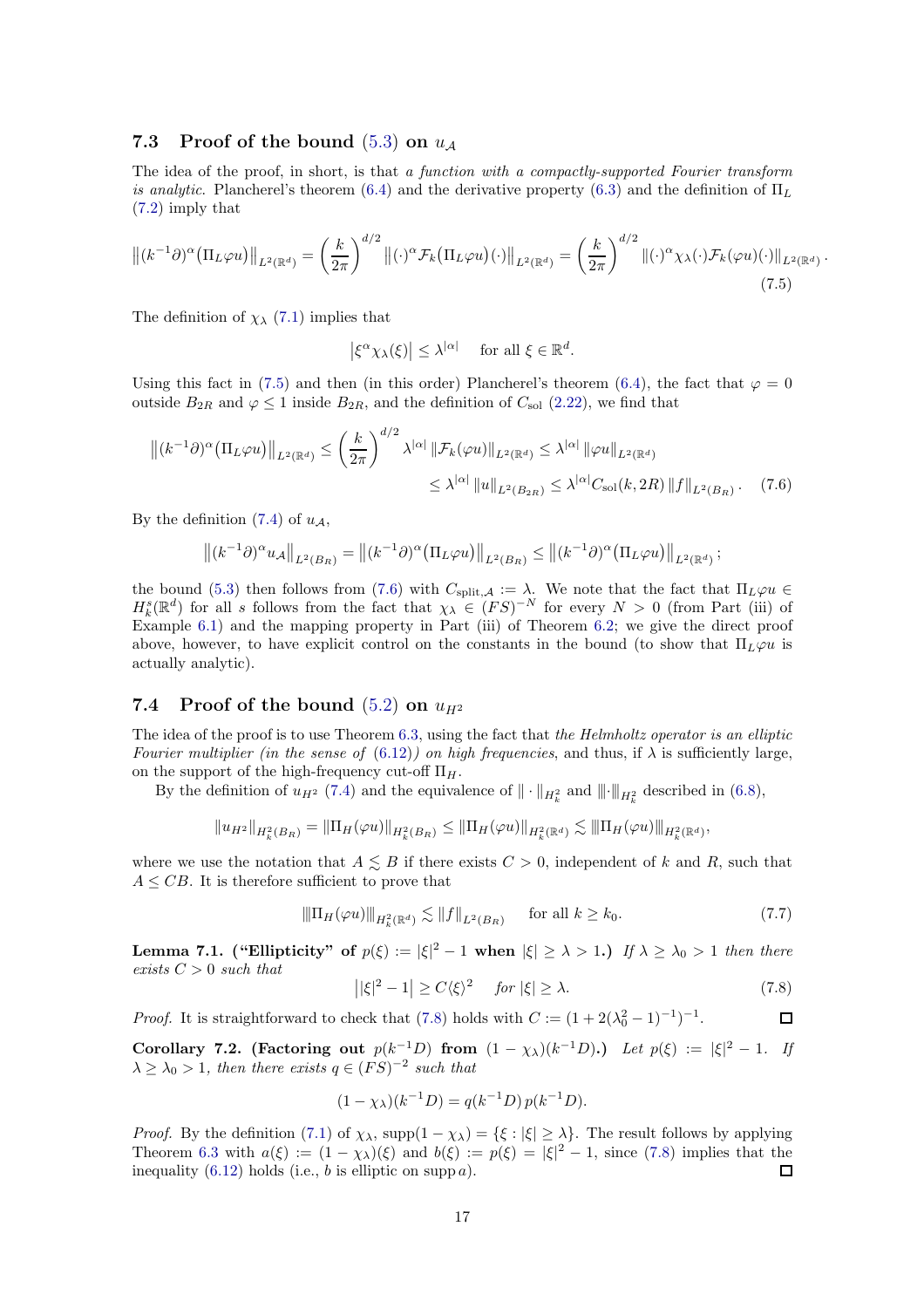We now use Corollary [7.2](#page-16-3) and the mapping property  $(6.11)$  to prove the bound  $(7.7)$ . By the definition of  $u_{H^2}$  [\(7.4\)](#page-15-2) and Corollary [7.2,](#page-16-3)

$$
\|\Pi_H(\varphi u)\|_{H^2_k(\mathbb{R}^d)} = \left\| \left(1 - \chi_\mu\right)(k^{-1}D)(\varphi u)\right\|_{H^2_k(\mathbb{R}^d)} = \left\| \left| q(k^{-1}D)p(k^{-1}D)(\varphi u)\right\|_{H^2_k(\mathbb{R}^d)}\tag{7.9}
$$

with  $q \in (FS)^{-2}$ , and, by the mapping property [\(6.11\)](#page-14-5),

<span id="page-17-2"></span>
$$
\left\| |q(k^{-1}D) p(k^{-1}D)(\varphi u)| \right\|_{H^2_k(\mathbb{R}^d)} \lesssim \| p(k^{-1}D)(\varphi u) \|_{L^2(\mathbb{R}^d)};
$$

the key point is that we now have the Helmholtz operator  $p(k^{-1}D)$  on the right-hand side, and we can start to relate this side to  $f = p(k^{-1}D)u$ . For brevity, let  $P := -k^{-2}\Delta - 1 = p(k^{-1}D)$ . Then

$$
\|\Pi_H(\varphi u)\|_{H^2_k(\mathbb{R}^d)} \lesssim \|P(\varphi u)\|_{L^2(\mathbb{R}^d)} = \|\varphi Pu + [P, \varphi]u\|_{L^2(\mathbb{R}^d)} \le \|f\|_{L^2(\mathbb{R}^d)} + \|[P, \varphi]u\|_{L^2(\mathbb{R}^d)},\tag{7.10}
$$

where we have used the fact that  $\varphi \equiv 1$  on supp f, and where the commutator  $[A, B]$  is defined as  $AB - BA$ . By direct calculation,

<span id="page-17-3"></span>
$$
[P,\varphi]u = -k^{-2}\left(u\Delta\varphi + 2\nabla\varphi\cdot\nabla u\right), \quad \text{so that} \quad \left\|[P,\varphi]u\right\|_{L^2(\mathbb{R}^d)} \lesssim (kR)^{-1} \left\|u\right\|_{H^1_k(B_{2R})}, \quad (7.11)
$$

where we have used that the definition of  $\varphi$  in §[7.2](#page-15-8) implies that  $|\nabla \varphi| \sim R^{-1}$  and  $|\Delta \varphi| \sim R^{-2}$ . Therefore, by combining  $(7.10)$  and  $(7.11)$ , and using  $(2.24)$  (with R replaced by  $2R$ ), we have

$$
\|\Pi_H(\varphi u)\|_{H^2_k(\mathbb{R}^d)} \lesssim \|f\|_{L^2(\mathbb{R}^d)} + (kR)^{-1} \|u\|_{H^1_k(B_{2R})} \lesssim \|f\|_{L^2(\mathbb{R}^d)},
$$

which is the result [\(7.7\)](#page-16-4).

#### 7.5 Discussion of the original proof of Theorem [5.1](#page-11-1) in [\[41\]](#page-22-0)

The original proof of Theorem [5.1](#page-11-1) in [\[41,](#page-22-0) §3.2] is also based on the idea of frequency cut-offs using the indicator function  $(7.1)$ . However, in [\[41,](#page-22-0) §3.2] the frequency cut-offs are applied to the data f (as opposed to  $\varphi u$  in our case). Furthermore, the analysis in [\[41,](#page-22-0) §3.2] is based on writing the solution u to the Helmholtz equation  $(2.3)$  satisfying the Sommerfeld radiation condition  $(2.4)$  as

<span id="page-17-1"></span>
$$
u(x) = \int_{B_R} \Phi_k(x, y) f(y) dy,
$$
\n(7.12)

where  $\Phi_k(x, y)$  is defined by [\(2.9\)](#page-4-5). The proof in [\[41,](#page-22-0) §3.2] then considers the function

$$
v_{\mu}(x) := \int_{B_R} \Phi_k(x, y) \,\mu(|x - y|) \, f(y) \, dy,
$$

where  $\mu \in C_{\text{comp}}^{\infty}(\mathbb{R})$  with  $\mu|_{[0,2R]} = 1$ , supp $\mu \subset [0, 4R]$ , and additionally the first and second derivatives of  $\mu$  satisfying certain bounds (see [\[41,](#page-22-0) Equation 3.27]). This definition of  $\mu$  implies that  $v_\mu|_{B_R} = u|_{B_R}$ . The advantage of studying  $v_\mu$  instead of u is that v is the convolution of a compactly-supported kernel with  $f$ ; thus v has compact support and its Fourier transform is well defined. (In contrast, in the present paper, we first multiply u by  $\varphi$  to ensure that  $\mathcal{F}_k(\varphi u)$ makes sense.) The analysis in [\[41,](#page-22-0) §3.2 and Appendix A] then proceeds by studying the compactlysupported integral kernel in  $v_{\mu}$  and the Fourier transform of this kernel, with identities and bounds on Bessel and Hankel functions needed when both  $d = 2$  and  $d = 3$ .

#### <span id="page-17-0"></span>7.6 Generalising Theorem [5.1](#page-11-1)

Whereas the operator  $-k^{-2}\Delta - 1$  is a Fourier multiplier (by Part (ii) of Example [6.1\)](#page-14-6), its variable coefficient analogue  $-k^{-2}\nabla \cdot (A\nabla) - n$  is not; i.e., one cannot write the Fourier transform of  $-k^{-2}\nabla \cdot (A\nabla v) - nv$  in terms of the Fourier transform of v. Nevertheless, [\[34\]](#page-21-1) proves Theorem [5.1,](#page-11-1) using the same ideas in the proof above, with the Helmholtz equation [\(2.3\)](#page-2-1) replaced by

<span id="page-17-4"></span>
$$
k^{-2}\nabla \cdot (A\nabla u) + nu = -f \quad \text{in } \mathbb{R}^d. \tag{7.13}
$$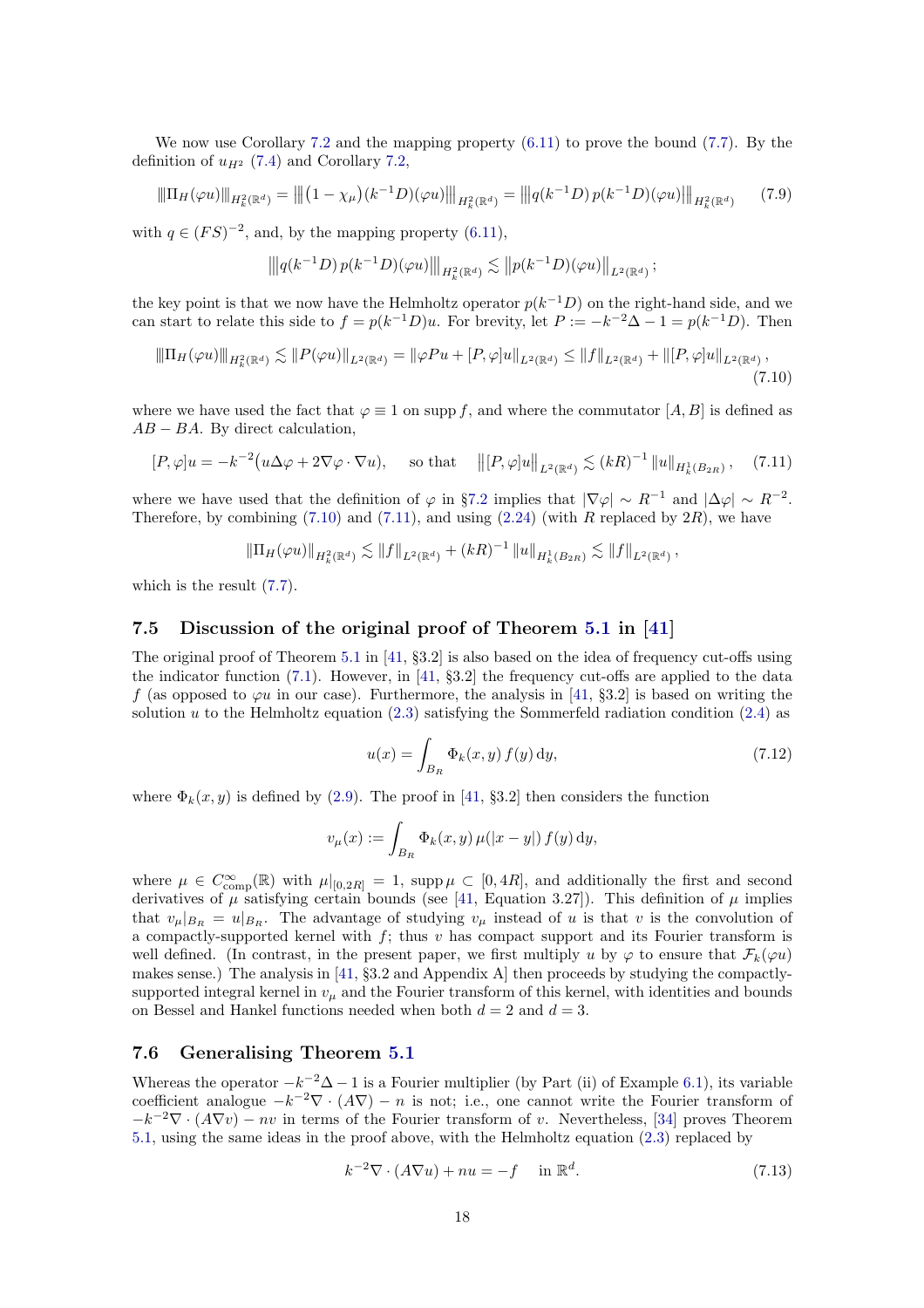This is achieved by replacing the Fourier multipliers in §[6](#page-13-0) by *pseudodifferential operators*; indeed, one of the motivations for the development of the theory of pseudodifferential operators was to study variable-coefficient PDEs (such as [\(7.13\)](#page-17-4)) using Fourier analysis.

We therefore hope that the material in  $\S6$  $\S6$  and  $\S7$ , combined with the introductory discussion of pseudodifferential operators in [\[34\]](#page-21-1), provides for the interested reader a "bridge" between Fourier multipliers and pseudodifferential operators. In particular, the pseudodifferential generalisation of the key result of Theorem [6.3](#page-14-4) is the so-called "elliptic parametrix".

The theory of pseudodifferential operators is easiest when the symbols (i.e., the generalisation of the Fourier symbols in [\(6.10\)](#page-14-0)) are  $C^{\infty}$ . To ensure this, [\[34\]](#page-21-1) assumes that the coefficients A and n in [\(7.13\)](#page-17-4) are  $C^{\infty}$ , and uses a smooth frequency cut-off; i.e., the indicator function in [\(7.1\)](#page-15-7) is replaced by  $\chi_{\lambda} \in C_{\text{comp}}^{\infty}(\mathbb{R}^d; [0, 1])$  such that  $\chi_{\lambda}(\xi) = 1$  for  $|\xi| \leq \lambda$  and  $\chi_{\lambda}(\xi) = 0$  for, say,  $|\xi| \geq 2\lambda$ . The reader can check that the proof in §[7](#page-15-0) goes through as before with this smooth cut-off (with  $C_{\text{split},\mathcal{A}}$  in §[7.3](#page-16-5) changed from  $\lambda$  to 2 $\lambda$ ).

These ideas can also be used to prove an analogue of Theorem [5.1](#page-11-1) when the Helmholtz equation (with or without variable coefficients) is posed not in  $\mathbb{R}^d$  but outside an impenetrable obstacle. In this case the Fourier transform  $(6.1)$  is no longer available; nevertheless the *functional calculus* (essentially the idea of expanding in eigenfunctions of the differential operator) can be used to define Fourier-type transforms, tailored to the particular problem. The ideas of the proof of Theorem [5.1](#page-11-1) can then be implemented in this situation (albeit with more technicalities, and the requirement that the obstacle is analytic); see [\[35\]](#page-21-17).

## <span id="page-18-0"></span>A Proof of Theorem [2.10](#page-7-7)

<span id="page-18-2"></span>Lemma A.1. (Morawetz identity for the Helmholtz operator [\[46,](#page-22-24) §I.2].) If

<span id="page-18-4"></span>
$$
\mathcal{L}v := k^{-2}\Delta v + v \quad \text{and} \quad \mathcal{M}_{\beta,\alpha}v := x \cdot \nabla v - ik\beta v + \alpha v,\tag{A.1}
$$

with  $\beta$  and  $\alpha$  real-valued  $C^1$  functions, then

$$
2\Re(\overline{\mathcal{M}_{\beta,\alpha}v}\mathcal{L}v) = \nabla \cdot \left[2k^{-1}\Re(\overline{\mathcal{M}_{\beta,\alpha}v}k^{-1}\nabla v) + (|v|^2 - k^{-2}|\nabla v|^2)x\right] - 2\Re(\overline{v}(i\nabla\beta + k^{-1}\nabla\alpha) \cdot k^{-1}\nabla v) - (d - 2\alpha)|v|^2 - (2\alpha - d + 2)k^{-2}|\nabla v|^2. (A.2)
$$

Proof. This follows in a straightforward (but slightly involved) way by expanding the divergence on the right-hand side; for this done step-by-step, see, e.g., [\[60,](#page-22-29) Proof of Lemma 2.1].  $\Box$ 

The idea of the proof of Theorem [2.10](#page-7-7) is to integrate the identity [\(A.2\)](#page-18-1) over  $\mathbb{R}^d$  with  $v = u$ ,  $\alpha = (d-1)/2$ , and  $\beta$  defined piecewise as  $\beta = R$  for  $r \leq R$  and  $\beta = r$  for  $r \geq R$ . The choice  $\beta =$ constant and  $\alpha = (d-1)/2$  means that the non-divergence terms on the right-hand side of [\(A.2\)](#page-18-1) become  $-|u|^2 - k^{-2} |\nabla u|^2$ ; this is where we get  $||u||^2_{H^1_k(B_R)}$  from. The choice  $\beta = r$  deals with the contribution from infinity (although this is not immediately clear from  $(A.2)$ ). We therefore first look at the special case of  $(A.2)$  with  $\beta = r$ .

Lemma A.2. (Special case of [\(A.2\)](#page-18-1) [\[47,](#page-22-23) Equation 1.2].) With  $\mathcal{L}v$  and  $\mathcal{M}_{\beta,\alpha}v$  as in Lemma [A.1,](#page-18-2) show that if  $\alpha \in \mathbb{R}$ , then, with  $v_r = x \cdot \nabla v/r$ ,

$$
2\Re(\overline{\mathcal{M}_{r,\alpha}v}\mathcal{L}v) = \nabla \cdot \left[2k^{-1}\Re(\overline{\mathcal{M}_{r,\alpha}v}k^{-1}\nabla v) + (|v|^2 - k^{-2}|\nabla v|^2) x\right] - |k^{-1}v_r - iv|^2
$$
  
+ 
$$
(2\alpha - (d-1)) (|v|^2 - k^{-2}|\nabla v|^2) - k^{-2} (|\nabla v|^2 - |v_r|^2).
$$
 (A.3)

*Proof.* This follows from [\(A.2\)](#page-18-1) by choosing  $\beta = r$  and writing the term involving  $\nabla \beta$  as

$$
-2\Re(i\overline{v}k^{-1}v_r) = -2\Re((-iv)k^{-1}v_r) = |v|^2 + k^{-2}|v_r|^2 - |k^{-1}v_r - iv|^2
$$

using the identity  $-2\Re(z_1\overline{z_2}) = |z_1|^2 + |z_2|^2 - |z_1 + z_2|^2$ .

To integrate [\(A.3\)](#page-18-3) over  $\mathbb{R}^d \setminus B_R$ , we integrate it over  $B_{R_1} \setminus B_R$  and then send  $R_1 \to \infty$ . In preparation for this, we look at the boundary term on  $\partial B_{R_1}$ .

<span id="page-18-3"></span><span id="page-18-1"></span> $\Box$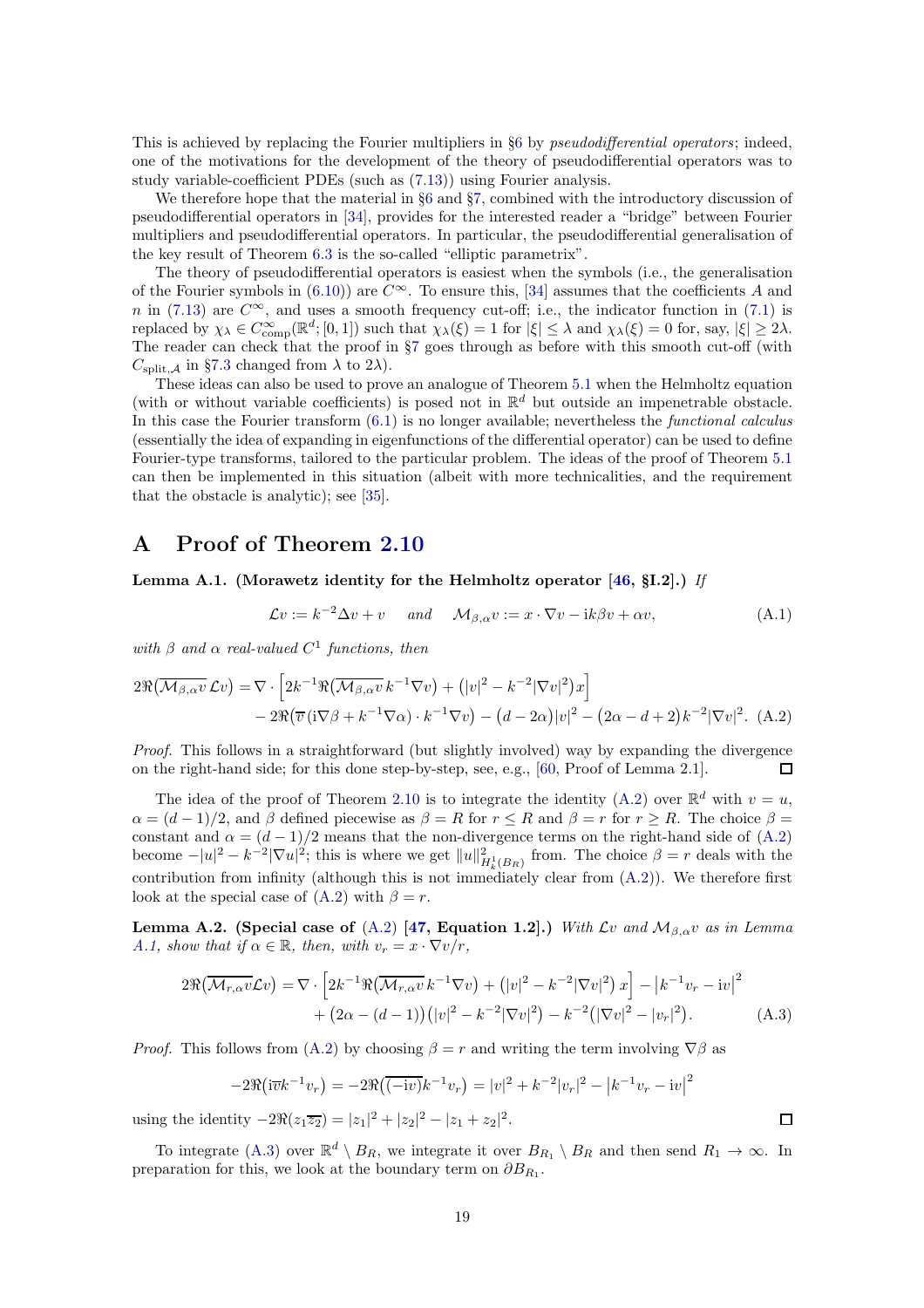#### <span id="page-19-5"></span>Lemma A.3. Let

<span id="page-19-0"></span>
$$
Q_{r,\alpha}(v) := 2k^{-1} \Re \left( \overline{\mathcal{M}_{r,\alpha} v} \, k^{-1} \nabla v \right) + \left( |v|^2 - k^{-2} |\nabla v|^2 \right) x. \tag{A.4}
$$

If u is an outgoing solution of  $\mathcal{L}u = 0$  in  $\mathbb{R}^d \setminus \overline{B_{R_0}}$ , then, for all  $\alpha \in \mathbb{R}$ ,

<span id="page-19-2"></span>
$$
\int_{\Gamma_{\partial B_{R_1}}} Q_{R_1,\alpha}(u) \cdot \hat{x} \to 0 \quad \text{as } R_1 \to \infty.
$$
\n(A.5)

*Proof.* By the definitions of  $Q_{r,\alpha}(v)$  [\(A.4\)](#page-19-0) and  $\mathcal{M}_{r,\alpha}v$  [\(A.1\)](#page-18-4),

$$
Q_{r,\alpha}(u) \cdot \hat{x} = rk^{-2} \left( 2\Re\left( u_r \overline{\left( u_r - iku + \frac{\alpha}{r}u \right)} \right) + k^2 |u|^2 - |\nabla u|^2 \right)
$$
  
=  $rk^{-2} \left( |u_r|^2 + 2\Re\left( u_r \overline{\left( -iku + \frac{\alpha}{r}u \right)} \right) + k^2 |u|^2 - (|\nabla u|^2 - |u_r|^2) \right)$   
=  $rk^{-2} \left( \frac{|\mathcal{M}_{r,\alpha}u|^2}{r^2} + \alpha^2 \frac{|u|^2}{r^2} - (|\nabla u|^2 - |u_r|^2) \right),$  (A.6)

where we have again used the identity  $2\Re(z_1\overline{z_2}) = |z_1+z_2|^2 - |z_1|^2 - |z_2|^2$ . We now claim that the term in large brackets in  $(A.6)$  is  $O(r^{-d-1})$ ; if this is true, then

<span id="page-19-1"></span>
$$
\int_{\Gamma_{\partial B_{R_1}}} Q_{R_1,\alpha}(u) \cdot \widehat{x} = O\left(\frac{1}{R_1}\right) \text{ as } R_1 \to \infty,
$$

and thus [\(A.5\)](#page-19-2) follows. By the Atkinson–Wilcox expansion  $(2.5)/(2.7)$  $(2.5)/(2.7)$ ,  $|u|^2 = O(r^{1-d})$  and  $r^{-2}|\mathcal{M}_{r,\alpha}u|^2 = O(r^{-d-1})$ . To prove the result, therefore, we only need to show that  $|\nabla u|^2 - |u_r|^2 =$  $O(r^{-d-1})$ . The quantity  $|\nabla u|^2 - |u_r|^2$  equals  $|\nabla_S u|^2$  where  $\nabla_S$  is the surface gradient on  $|x| = r$ , which satisfies  $\nabla_S u = \nabla u - \hat{x} u_r$ . This differential operator is equal to  $1/r$  multiplied by an operator acting only on  $\hat{x}$ , i.e. the angular variables; thus  $|\nabla_S u|^2$  is  $O(r^{-d-1})$  and the proof is complete.

We now integrate [\(A.3\)](#page-18-3) over  $B_{R_1} \setminus B_R$ , send  $R_1 \to \infty$ , and obtain an inequality involving the boundary term on  $\partial B_R$ .

<span id="page-19-6"></span>**Lemma A.4.** If u is an outgoing solution of  $\mathcal{L}u = 0$  in  $\mathbb{R}^d \setminus \overline{B_{R_0}}$ , for some  $R_0 > 0$ , then, for  $R > R_0$ ,

<span id="page-19-4"></span>
$$
\int_{\partial B_R} Q_{R,(d-1)/2}(u) \cdot \widehat{x} \le 0. \tag{A.7}
$$

*Proof.* We integrate the identity [\(A.3\)](#page-18-3) over  $B_{R_1} \setminus B_R$ , where  $R_1 > R$ , with  $v = u$  and then use the divergence theorem  $\int_D \nabla \cdot F = \int_{\partial D} F$ . The divergence theorem is valid for  $F \in C^{\infty}(\overline{D})$ and D Lipschitz (see, e.g.,  $[38,$  Theorem 3.34]); we can use it here since, by elliptic regularity,  $u \in C^{\infty}(\overline{B_{R_1} \setminus B_R})$  (see, e.g., [\[38,](#page-22-20) Theorem 4.16]). This results in

$$
\int_{\partial B_{R_1}} Q_{R_1,\alpha}(u) \cdot \hat{x} - \int_{\partial B_R} Q_{R,\alpha}(u) \cdot \hat{x}
$$
\n
$$
= - \int_{B_{R_1} \setminus B_R} (2\alpha - (d-1)) (|v|^2 - k^{-2} |\nabla v|^2) + k^{-2} (|\nabla v|^2 - |v_r|^2) + |k^{-1}v_r - iv|^2. \quad (A.8)
$$

Setting  $\alpha = (d-1)/2$  eliminates the first term on the right-hand side of [\(A.8\)](#page-19-3). Since  $|v_r| \leq |\nabla v|$ , the remaining terms on the right-hand side of  $(A.8)$  are non-negative, and thus

$$
\int_{\partial B_{R_1}} Q_{R_1,(d-1)/2}(u) \cdot \widehat{x} - \int_{\partial B_R} Q_{R,(d-1)/2}(u) \cdot \widehat{x} \ge 0.
$$

Sending  $R_1 \rightarrow \infty$  and using [\(A.5\)](#page-19-2), we obtain the result [\(A.7\)](#page-19-4).

<span id="page-19-3"></span> $\Box$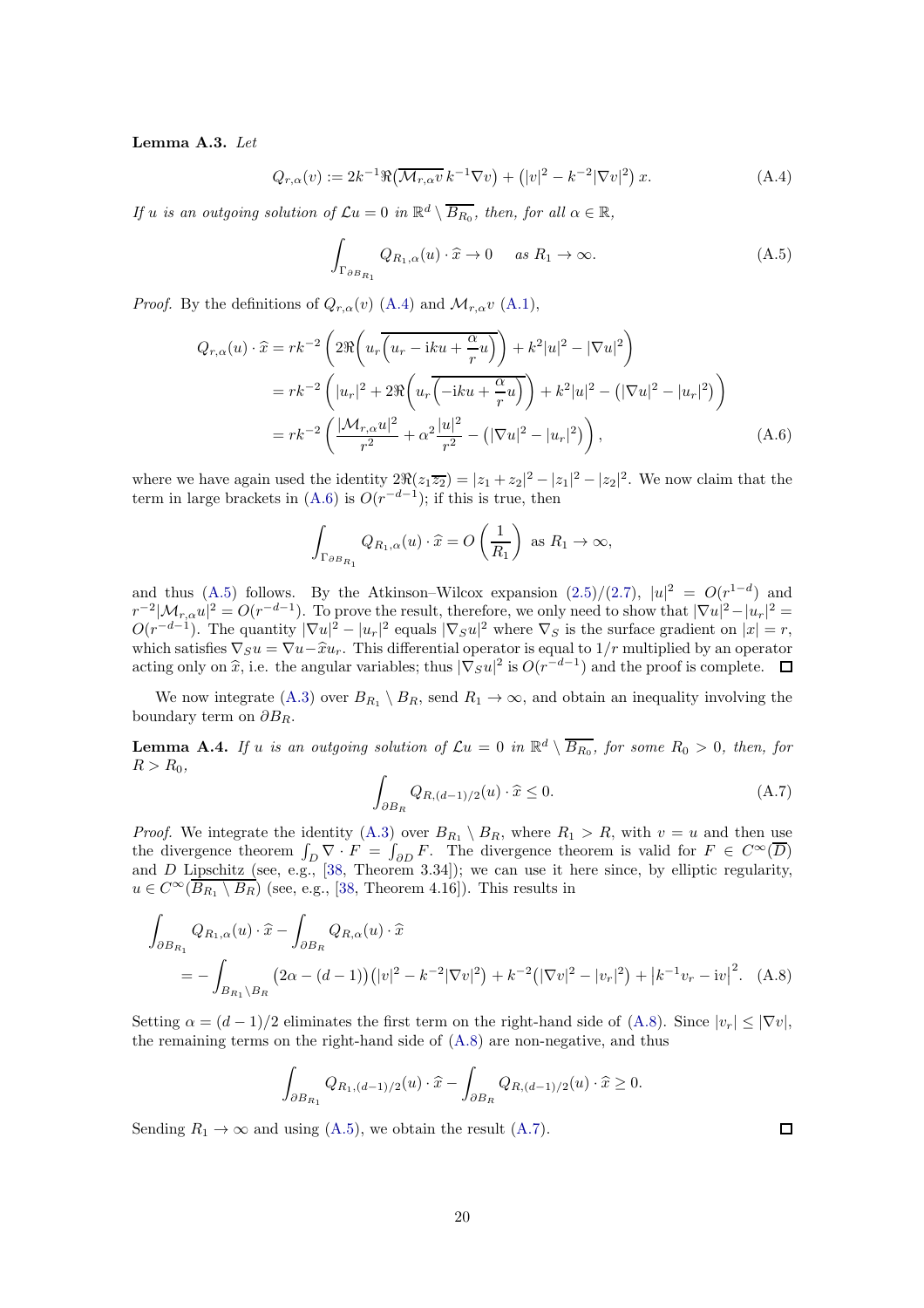*Proof of Theorem [2.10.](#page-7-7)* The plan is to integrate the identity [\(A.2\)](#page-18-1) over  $B_R$  with  $v = u, \beta = R$ , and  $\alpha = (d-1)/2$ , and then use the divergence theorem. We justify using the divergence theorem just as we did at the beginning of the proof of Lemma [A.3](#page-19-5) to find that if  $v \in C^{\infty}(\overline{D})$  then

$$
\int_{B_R} 2\Re\left(\overline{\mathcal{M}_{R,(d-1)/2v}} \mathcal{L}v\right) = \int_{\partial B_R} \left[2k^{-1}\Re\left(\overline{\mathcal{M}_{R,(d-1)/2v}} k^{-1} \nabla v\right) + (|v|^2 - k^{-2}|\nabla v|^2)x\right] - \int_{B_R} (|v|^2 + k^{-2}|\nabla v|^2). \tag{A.9}
$$

We now claim that [\(A.9\)](#page-20-5) holds for  $v \in H^2(B_R)$ ; this follows since  $C^{\infty}(\overline{D})$  is dense in  $H^2(D)$  [\[38,](#page-22-20) Page 77, and, by the trace theorem (see, e.g., [\[38,](#page-22-20) Theorem 3.37]),  $(A.9)$  is continuous in v with respect to the topology of  $H^2(B_R)$ . By Corollary [2.11,](#page-7-3)  $u \in H^2(B_R)$ , and thus [\(A.9\)](#page-20-5) holds with  $v = u$ . Using in [\(A.9\)](#page-20-5) the definition of Q [\(A.4\)](#page-19-0), the fact that u is an outgoing solution of the Helmholtz equation [\(2.3\)](#page-2-1), and Lemma [A.4,](#page-19-6) we find that

$$
-\int_{B_R} 2\Re\big(\overline{\mathcal{M}_{R,(d-1)/2}u}f\big) + \|u\|_{H^1_k(B_R)}^2 = \int_{\partial B_R} Q_{R,(d-1)/2}(u) \cdot \widehat{x} \le 0.
$$

Thus

<span id="page-20-6"></span>
$$
||u||_{H_k^1(B_R)}^2 \le 2 ||\mathcal{M}_{R,(d-1)/2}u||_{L^2(B_R)} ||f||_{L^2(B_R)}.
$$
\n(A.10)

<span id="page-20-5"></span> $\Box$ 

By the inequality  $|a+b|^2 \leq 2|a|^2 + 2|b|^2$ , the fact that  $|ikr + \alpha|^2 = k^2r^2 + \alpha^2$ , and the bound  $r \leq R$ on  $B_R$ ,

$$
\left\|{\cal M}_{R,(d-1)/2}u\right\|_{L^2(B_R)}^2\leq 2R^2\left\|\nabla u\right\|_{L^2(B_R)}^2+2[(kR)^2+\alpha^2]\left\|u\right\|_{L^2(B_R)}^2\leq 2k^2R^2\left(1+\frac{\alpha^2}{k^2R^2}\right)\left\|u\right\|_{H_k^1(B_R)}^2.
$$

Using this in [\(A.10\)](#page-20-6), and recalling that  $\alpha = (d-1)/2$ , we find that

$$
||u||_{H^1_k(B_R)} \leq 2kR\sqrt{1 + \left(\frac{d-1}{2kR}\right)^2} ||f||_{L^2(B_R)},
$$

which is [\(2.23\)](#page-7-4).

## Acknowledgements

The idea for this paper came out of the "Nachdiplom" lecture course I taught at ETH Zürich in Fall 2021; it is a pleasure to thank the Institute for Mathematical Research (FIM) and the Seminar for Applied Mathematics at ETH for their hospitality during that time. In particular, the proof of Theorem [5.1](#page-11-1) presented in this paper was the result of Ralf Hiptmair asking me about the minimum technicalities needed for the proof in [\[34\]](#page-21-1) of the analogous splitting in the variable-coefficient case. I also thank Martin Averseng for many useful discussions in his role as the teaching assistant for this course. Finally I thank Alastair Spence (University of Bath) and Jared Wunsch (Northwestern University) for their insightful comments on a draft of this paper.

## <span id="page-20-3"></span>References

- [1] J. P. Aubin. Behavior of the error of the approximate solutions of boundary value problems for linear elliptic operators by Galerkin's and finite difference methods. Annali della Scuola Normale Superiore di Pisa-Classe di Scienze, 21(4):599–637, 1967.
- <span id="page-20-0"></span>[2] A. K. Aziz, R. B. Kellogg, and A. B. Stephens. A two point boundary value problem with a rapidly oscillating solution. Numerische Mathematik, 53(1):107–121, 1988.
- <span id="page-20-4"></span>[3] I. M. Babuška and S. A. Sauter. Is the pollution effect of the FEM avoidable for the Helmholtz equation considering high wave numbers? SIAM Review, pages 451–484, 2000.
- <span id="page-20-2"></span><span id="page-20-1"></span>[4] G. Bachman, L. Narici, and E. Beckenstein. Fourier and wavelet analysis, volume 586. Springer, 2000.
- [5] H. Barucq, T. Chaumont-Frelet, and C. Gout. Stability analysis of heterogeneous Helmholtz problems and finite element solution based on propagation media approximation. Math. Comp., 86(307):2129–2157, 2017.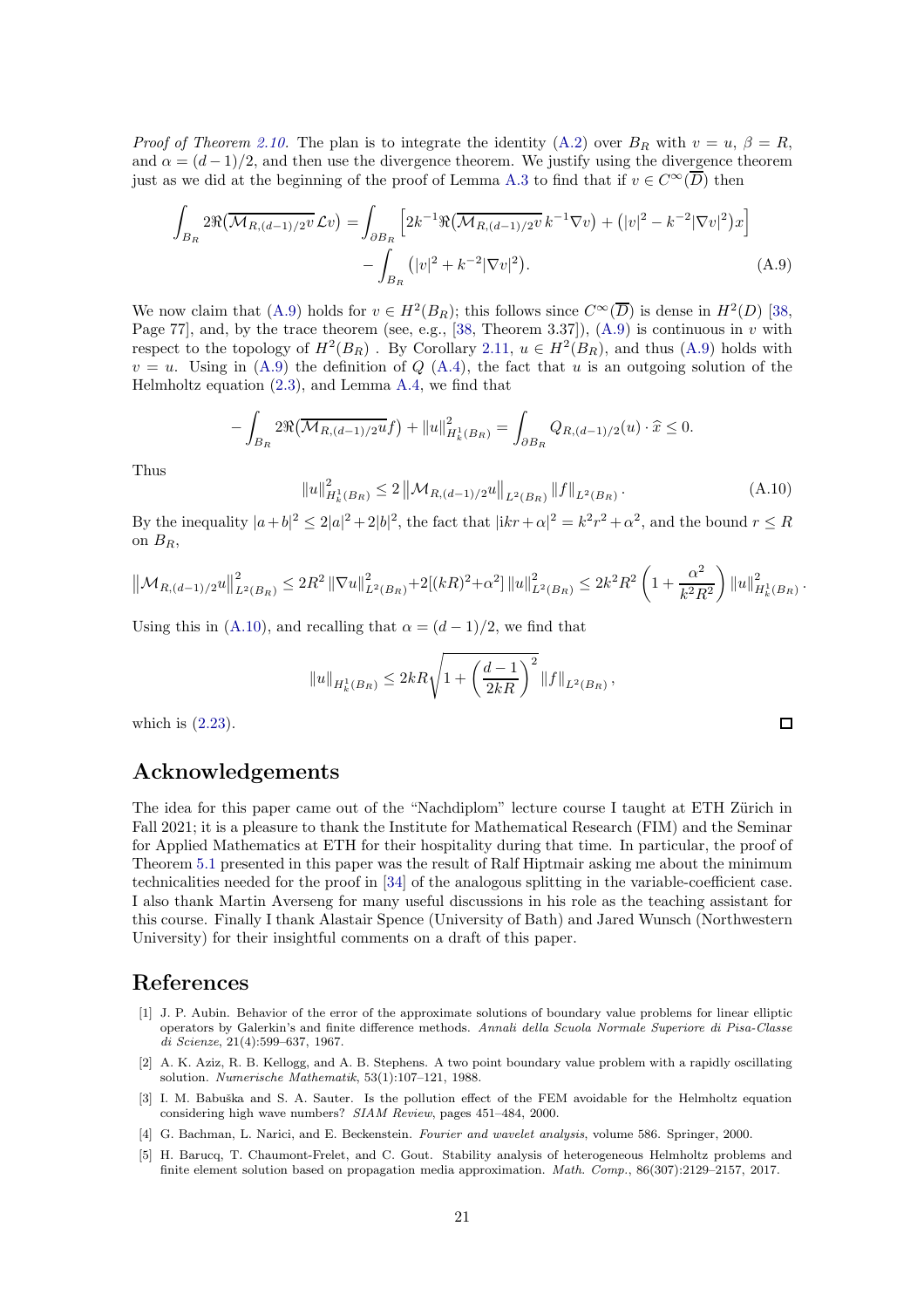- <span id="page-21-18"></span>[6] S. C. Brenner and L. R. Scott. The Mathematical Theory of Finite Element Methods, volume 15 of Texts in Applied Mathematics. Springer, 3rd edition, 2008.
- <span id="page-21-13"></span>[7] D. L. Brown, D. Gallistl, and D. Peterseim. Multiscale Petrov-Galerkin method for high-frequency heterogeneous Helmholtz equations. In Meshfree methods for partial differential equations VIII, pages 85–115. Springer, 2017.
- <span id="page-21-11"></span>[8] H. Cao and H. Wu. IPCDGM and multiscale IPDPGM for the Helmholtz problem with large wave number. Journal of Computational and Applied Mathematics, 369:112590, 2020.
- <span id="page-21-22"></span>[9] S. N. Chandler-Wilde and P. Monk. Wave-number-explicit bounds in time-harmonic scattering. SIAM Journal on Mathematical Analysis, 39(5):1428–1455, 2008.
- <span id="page-21-10"></span>[10] T. Chaumont-Frelet. On high order methods for the heterogeneous helmholtz equation. Computers  $\mathcal{C}$  Mathematics with Applications, 72(9):2203–2225, 2016.
- <span id="page-21-14"></span>[11] T. Chaumont-Frelet and S. Nicaise. Wavenumber explicit convergence analysis for finite element discretizations of general wave propagation problem. IMA J. Numer. Anal., 40(2):1503–1543, 2020.
- <span id="page-21-12"></span>[12] T. Chaumont-Frelet and F. Valentin. A multiscale hybrid-mixed method for the Helmholtz equation in heterogeneous domains. SIAM Journal on Numerical Analysis, 58(2):1029–1067, 2020.
- <span id="page-21-19"></span>[13] P. G. Ciarlet. Basic error estimates for elliptic problems. In Handbook of numerical analysis, Vol. II, Handb. Numer. Anal., II, pages 17–351. North-Holland, Amsterdam, 1991.
- <span id="page-21-20"></span><span id="page-21-5"></span>[14] D. L. Colton and R. Kress. Integral Equation Methods in Scattering Theory. Wiley, New York, 1983.
- [15] Y. Du and H. Wu. Preasymptotic error analysis of higher order FEM and CIP-FEM for Helmholtz equation with high wave number. SIAM J. Numer. Anal., 53(2):782–804, 2015.
- <span id="page-21-24"></span><span id="page-21-0"></span>[16] S. Dyatlov and M. Zworski. Mathematical theory of scattering resonances. AMS, 2019.
- [17] S. Esterhazy and J. M. Melenk. On stability of discretizations of the Helmholtz equation. In I. G. Graham, Th. Y. Hou, O. Lakkis, and R. Scheichl, editors, Numerical Analysis of Multiscale Problems, volume 83 of Lecture Notes in Computational Science and Engineering, pages 285–324. Springer, 2012.
- <span id="page-21-23"></span><span id="page-21-7"></span>[18] L. C. Evans. Partial differential equations. American Mathematical Society Providence, RI, 1998.
- [19] X. Feng and H. Wu. Discontinuous Galerkin methods for the Helmholtz equation with large wave number. SIAM Journal on Numerical Analysis, 47(4):2872–2896, 2009.
- <span id="page-21-8"></span>[20] X. Feng and H. Wu. hp-Discontinuous Galerkin methods for the Helmholtz equation with large wave number. Mathematics of computation, 80(276):1997–2024, 2011.
- <span id="page-21-26"></span>[21] J. Galkowski, D. Lafontaine, and E. A. Spence. Local absorbing boundary conditions on fixed domains give order-one errors for high-frequency waves. arXiv preprint 2101.02154, 2021.
- <span id="page-21-27"></span>[22] J. Galkowski, D. Lafontaine, and E. A. Spence. Perfectly-matched-layer truncation is exponentially accurate at high frequency. arXiv preprint 2105.07737, 2021.
- <span id="page-21-29"></span>[23] J. Galkowski and E. A. Spence. The Helmholtz boundary element method does not suffer from the pollution effect. arXiv preprint 2201.09721, 2022.
- <span id="page-21-15"></span>[24] J. Galkowski, E. A. Spence, and J. Wunsch. Optimal constants in nontrapping resolvent estimates. Pure and Applied Analysis, 2(1):157–202, 2020.
- <span id="page-21-6"></span>[25] D. Gallistl, T. Chaumont-Frelet, S. Nicaise, and J. Tomezyk. Wavenumber explicit convergence analysis for finite element discretizations of time-harmonic wave propagation problems with perfectly matched layers. Communications on Mathematical Sciences, 20(1):1-52, 2022.
- <span id="page-21-9"></span>[26] D. Gallistl and D. Peterseim. Stable multiscale Petrov–Galerkin finite element method for high frequency acoustic scattering. Computer Methods in Applied Mechanics and Engineering, 295:1–17, 2015.
- <span id="page-21-25"></span>[27] I. G. Graham, O. R. Pembery, and E. A. Spence. The Helmholtz equation in heterogeneous media: a priori bounds, well-posedness, and resonances. Journal of Differential Equations, 266(6):2869–2923, 2019.
- <span id="page-21-16"></span>[28] I. G. Graham and S. Sauter. Stability and finite element error analysis for the Helmholtz equation with variable coefficients. Math. Comp., 89(321):105–138, 2020.
- <span id="page-21-28"></span>[29] B. Guo and J. Zhang. Stable and compatible polynomial extensions in three dimensions and applications to the p and h-p finite element method. SIAM Journal on Numerical Analysis, 47(2):1195–1225, 2009.
- <span id="page-21-4"></span><span id="page-21-3"></span>[30] F. Ihlenburg. Finite element analysis of acoustic scattering. Springer Verlag, 1998.
- [31] F. Ihlenburg and I. Babuska. Finite element solution of the Helmholtz equation with high wave number part II: the hp version of the FEM. SIAM J. Numer. Anal., 34(1):315–358, 1997.
- <span id="page-21-2"></span>[32] F. Ihlenburg and I. Babuška. Dispersion analysis and error estimation of Galerkin finite element methods for the Helmholtz equation. Int. J. Numer. Meth. Eng., 38, Issue 22:3745–3774, 1995.
- <span id="page-21-21"></span><span id="page-21-1"></span>[33] A. Kirsch and F. Hettlich. Mathematical theory of time-harmonic Maxwell's equations. Springer, 2015.
- [34] D. Lafontaine, E. A. Spence, and J. Wunsch. Wavenumber-explicit convergence of the hp-FEM for the full-space heterogeneous Helmholtz equation with smooth coefficients. arxiv preprint 2010.00585, 2020.
- <span id="page-21-17"></span>[35] D. Lafontaine, E. A. Spence, and J. Wunsch. Decompositions of high-frequency Helmholtz solutions via functional calculus, and application to the finite element method. arXiv preprint arXiv:2102.13081, 2021.